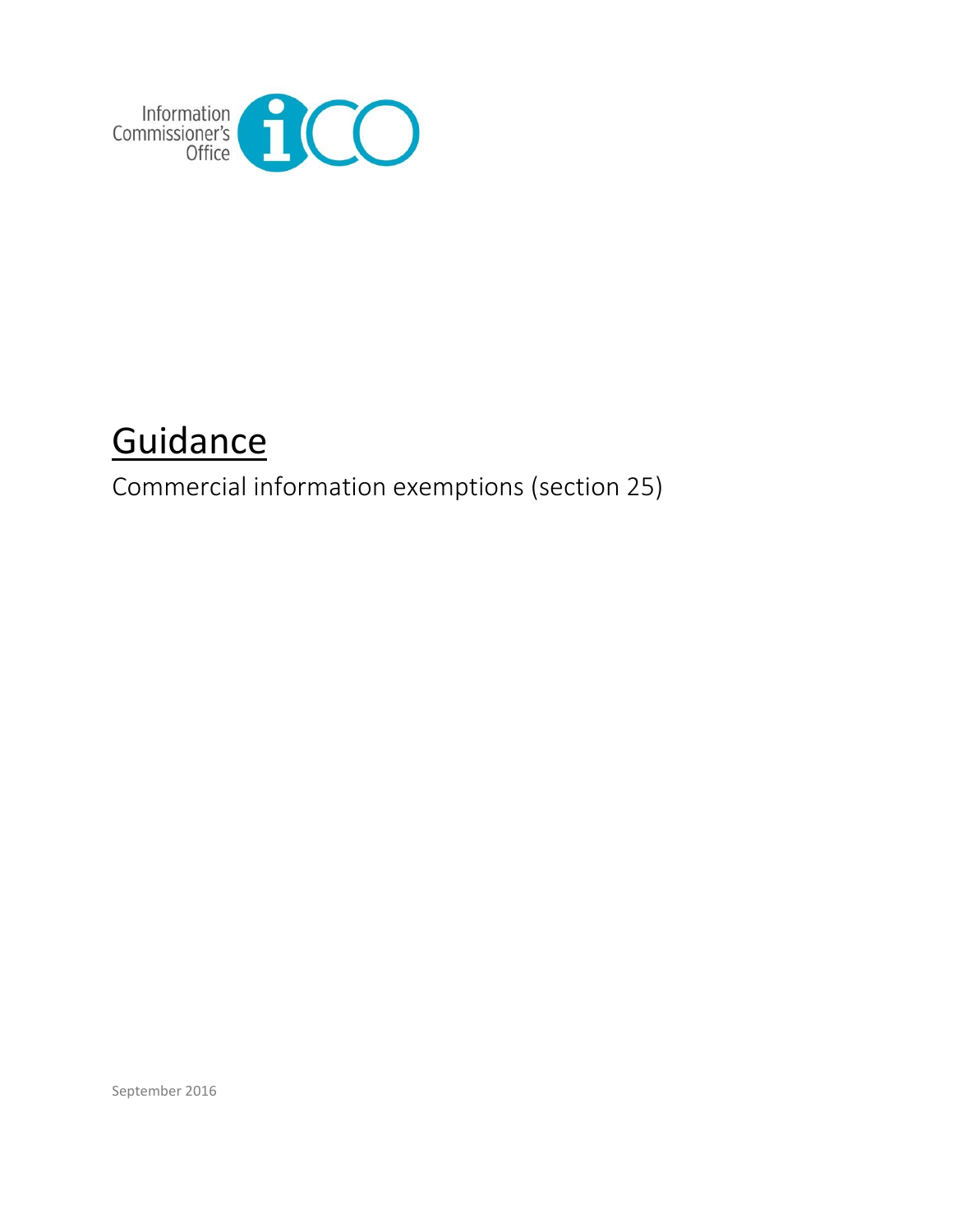# Table of Contents

| Understanding the harm test for the contractual or other negotiations exemption24       |  |
|-----------------------------------------------------------------------------------------|--|
| Questions to consider when applying the contractual or other negotiations exemption  26 |  |
|                                                                                         |  |
|                                                                                         |  |
|                                                                                         |  |
|                                                                                         |  |
|                                                                                         |  |
|                                                                                         |  |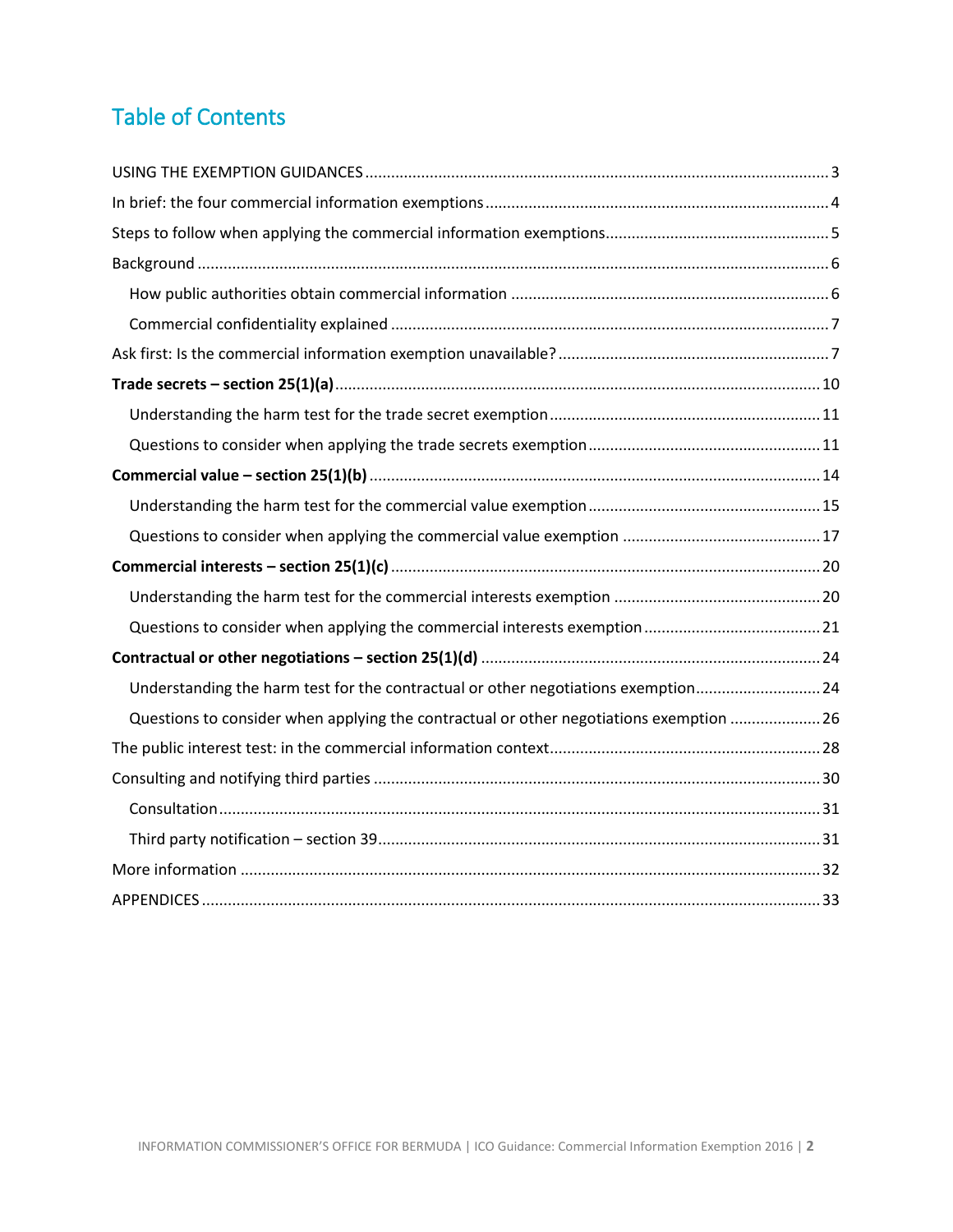# USING THE EXEMPTION GUIDANCES

<span id="page-2-0"></span>This is one of a series of Guidances by the Information Commissioner's Office that offers an overview of the Information Commissioner's understanding of the exemptions in the Public Access to Information (PATI) Act. The Guidances are a reference tool to help decision makers— Information Officers, heads of public authorities and those assisting them—understand when and how to apply the exemptions.

The Guidances provide our general recommended approach and the issues the Information Commissioner will likely consider when deciding an application for review. The Guidances do not replace the need to obtain training on the PATI process and the operation of the exemptions. It may also be necessary for public authorities to obtain legal advice on the interpretation and application of the exemptions.

Each Guidance discusses a specific exemption provision. It provides background and the applicable tests for each exemption, along with examples of questions designed to assist your decision making. The questions may help you identify the issues to consider when applying an exemption in the context of a specific request. It is essential that decision makers are able to explain the factual and reasoned basis for relying on an exemption. The Guidances are designed to support this good practice.

The exemptions limit the new right to access public records and, because of this, should be understood narrowly. This is consistent with the PATI Act's purpose to provide the greatest access as possible to public records.

It is recommended that Guidances are read together when more than one exemption could apply to a record. Decision makers should also refer to our *Guidance: the public interest test* as a companion when applying exemptions that require you to weigh the public interest.

Currently, the use of the exemptions under the PATI Act, a new statutory regime, has not been tested and settled under Bermuda law.

For this reason, these first ICO Guidances are based upon the language and purposes of the PATI Act and Regulations, as well as any related local law. The Guidances are also informed by the guidelines, decisions and legal judgments from the UK and other appropriate Commonwealth countries with comparable exemption provisions. References to other jurisdictions are provided for illustration purposes and to give examples of how those exemptions have been interpreted.

The Guidances are subject to a planned review and may undergo ad hoc revisions to incorporate new Information Commissioner decisions, court judgments, or legislative changes.

Information Commissioner September 2016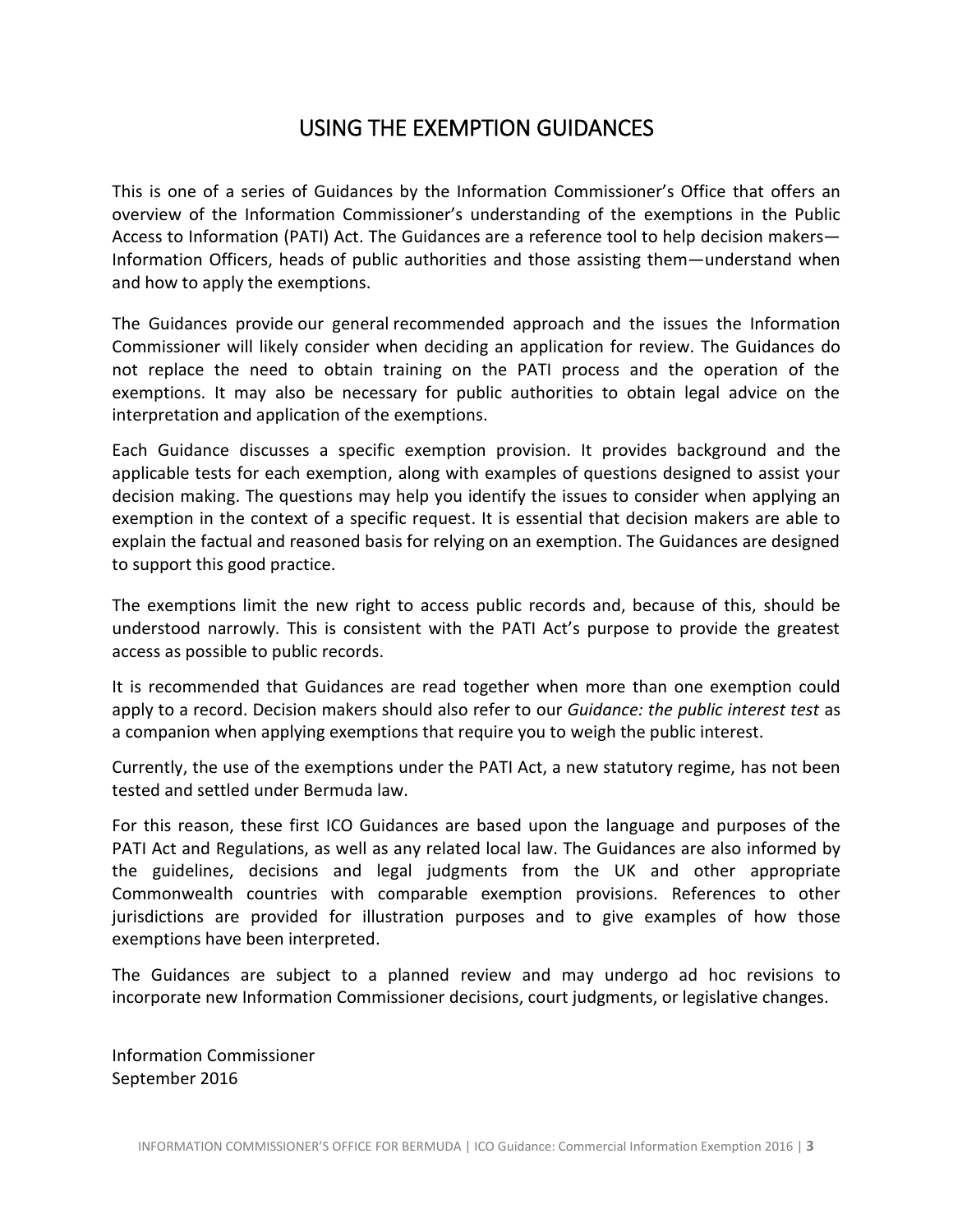# <span id="page-3-0"></span>In brief: the four commercial information exemptions

- 1. Section 25 of the PATI Act contains four different exemptions from the right to access records. Each of these applies to a specific kind of commercial activity and they are expressed separately from each other. Records (or parts of records) may be withheld only if they contain information that:
	- i. is a **trade secret** of any person (section 25(1)(a));
	- ii. if disclosed, would (or could reasonably be expected to) destroy or diminish the information's **commercial value** (section 25(1)(b));
	- iii. if disclosed, would (or could reasonably be expected to) have an adverse effect on the **commercial interests** of any person to whom the information relates (section  $25(1)(c)$ ; or
	- iv. if disclosed, would (or could reasonably be expected to) prejudice the conduct or outcome of **contractual or other negotiations** of any person to whom the information relates (section 25(1)(d)).
- 2. The exemptions for commercial value; commercial interests; and contractual or other negotiations each require that disclosure will cause the particular kind of harm described in those exemptions. The 'harm test' for these exemptions requires you to consider three things: the nature of the stated harm, how disclosure would cause this harm and the likelihood it will occur.
- 3. The trade secrets exemption does not have a harm test set out in the PATI Act. But, as this Guide explains later on, the legal definition of trade secret requires consideration of the harm caused to the owner of a trade secret if the information is disclosed.
- 4. All of the exemptions in section 25 are qualified exemptions, i.e., they are subject to the public interest test. This means that if you find that one of these exemptions applies, you must then go on to apply the public interest test before deciding whether or not to disclose the record. Despite the exemption, the record must be disclosed unless the public interest in withholding the information outweighs the public interest in disclosing it.
- 5. The commercial information exemptions may also have implications for third parties. A public authority may need to consult with a third party when considering using one of the exemptions or when working through the public interest test. Or a public authority may need to give formal notice to a third party under section 39 of an intended disclosure.
- 6. The PATI Act provides a right to access public records. A public authority cannot use a standard confidentiality clause to contract out of its existing legal obligation to provide access to public records. To do so would undermine the rights under the PATI Act.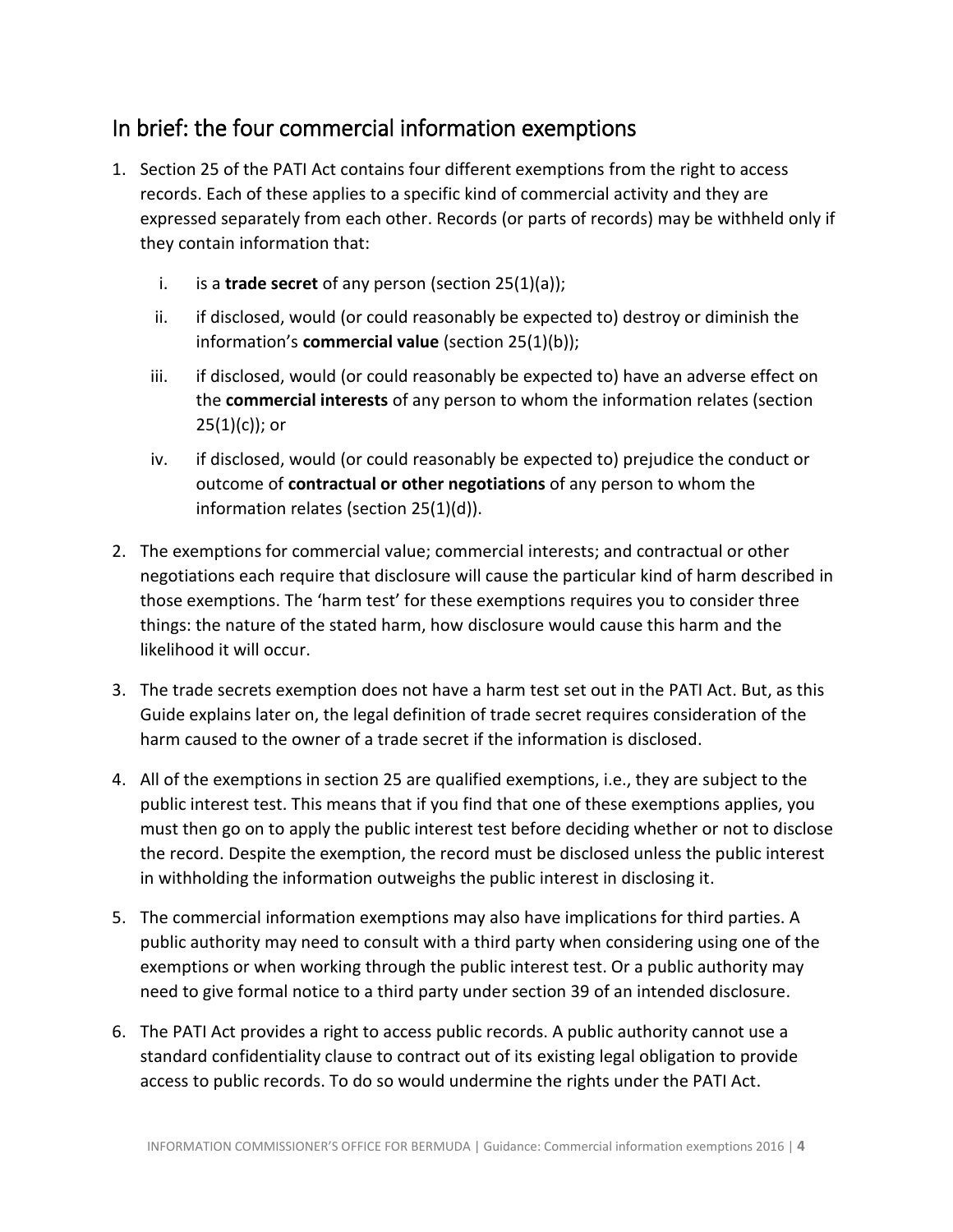- 7. Any confidentiality agreement with a public authority should take into consideration the PATI Act. The public authority should acknowledge upfront that it can maintain confidentiality except 'where disclosure is required by law'. This sets out the public authority's disclosure obligations under the PATI Act in an open and transparent way. Even with a confidentiality agreement, any future PATI request must be considered under all of the circumstances and records only withheld if a specific exemption applies.
- 8. The PATI Act is retrospective. It applies to records created at any time.
- 9. The commercial information exemptions will not last forever. They will not apply to any record that is over 30 years old.

# <span id="page-4-0"></span>Steps to follow when applying the commercial information exemptions

- 10. If none of the exclusions listed below apply to the requested record (or the information contained in it), you may go through the tests for the relevant commercial information exemptions in section 25(1).
- 11. As you go through the tests, pay careful attention that the record (or the information in it) properly fits within the specific section 25(1) exemption that you intend to rely upon.
- 12. The decision-making process to apply an exemption should always start with a presumption of disclosure. You should assess the records on a case-by-case basis depending on the subject matter, the harm identified and the public interest.
- 13. In most cases, your public authority will first locate and retrieve the requested records.
- 14. You may then decide that you should consider whether the records contain commercial information which may be exempt from disclosure. Consider taking the following actions:
	- i. Using the tests set out in this Guidance, decide if any of the section 25 exemptions apply.
	- ii. If the exemptions DO NOT apply, the record cannot be withheld under section 25.
	- iii. If any of the exemptions DO apply, you must then apply the public interest test.
	- iv. If the public interest in favour of disclosing the record is equal to or outweighs that in favour of withholding it, the record (or part of the record) cannot be withheld under section 25.
	- v. If the public interest in favour of withholding the record outweighs that in favour of disclosing it, the record (or part of the record) can be withheld and a decision notice served to that effect.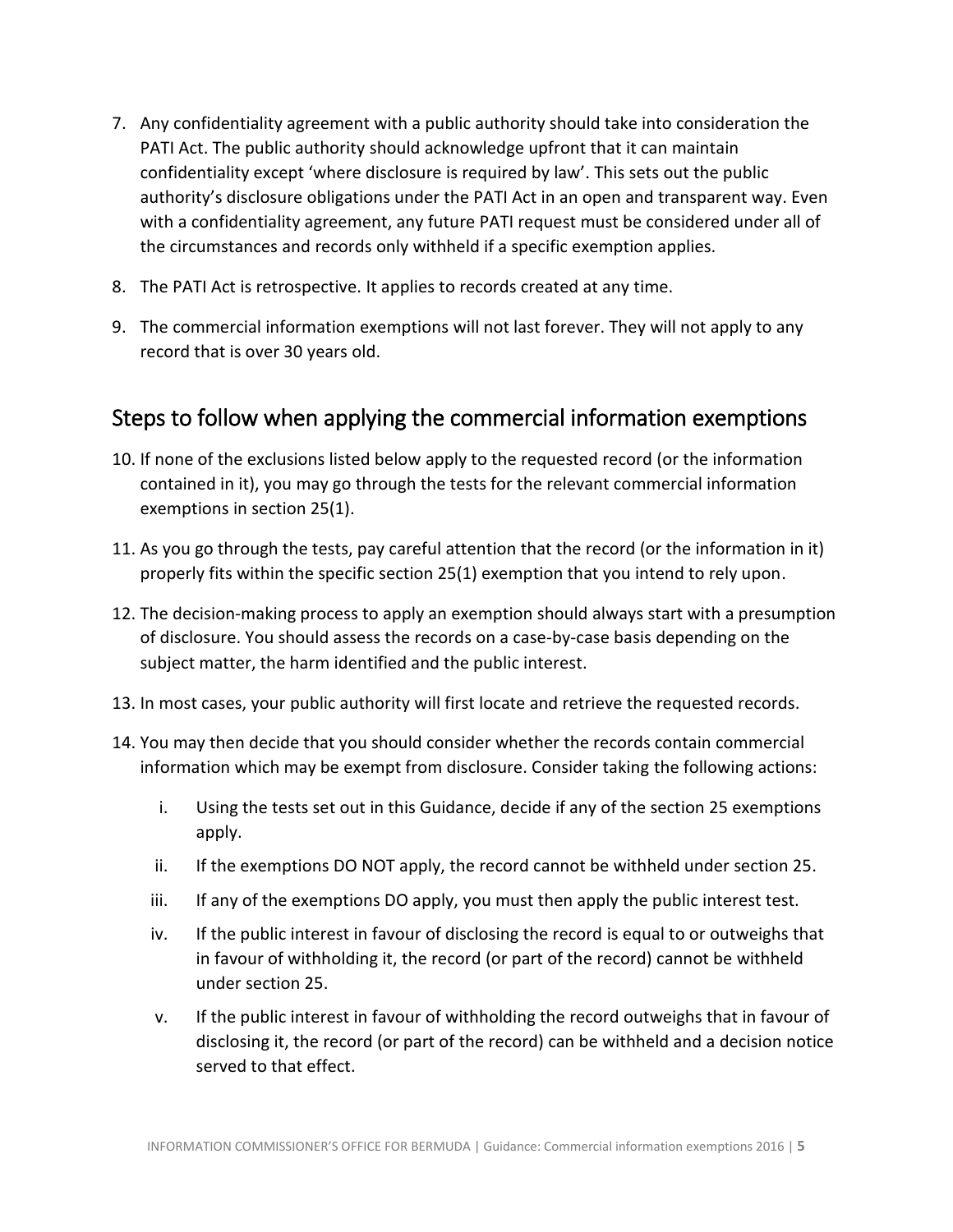# <span id="page-5-0"></span>Background

# <span id="page-5-1"></span>How public authorities obtain commercial information

- 15. Public authorities are involved in a number of activities that may result in holding records with commercial information.
- 16. The list below offers examples of how, when fulfilling its functions, a public authority may come to hold information relating to commercial activities. This list is only illustrative. A public authority may engage in other activities that cause it to hold records with commercial information. The list does not imply that all such information would be exempt. The types of activities are:

#### **•** Procurement

Public authorities are major purchasers of goods and services. As a result, they will hold a wide range of information relating to the procurement process. This could include emails about the procurement process, records provided during tendering and details of a contractor's performance under a contract. The tender process might involve records ranging from unsuccessful bids through to the details of the contract with the successful vendor.

#### **Public authority's purchasing position**

A public authority will hold information about its own position as a purchaser in a commercial environment.

#### **•** Regulation

Public authorities may receive information in order to fulfill their regulatory functions, such as the issuing of licenses. They may also obtain commercial information when investigating potential breaches of regulations within their remit.

#### **Public authority's own commercial activity**

Some public authorities are permitted to engage in commercial activity. Any information held in relation to this will potentially fall within the scope of the commercial information exemptions.

#### **Policy development**

During the formulation or evaluation of policy, a public authority may obtain information of a commercial nature. For example, when developing a policy to promote a specific industry, a public authority may collect commercial data from companies in that sector.

#### **Policy implementation**

When implementing policies, such as awarding grants for development, the public authority may hold information related to the assessment of the business proposals or grant applications.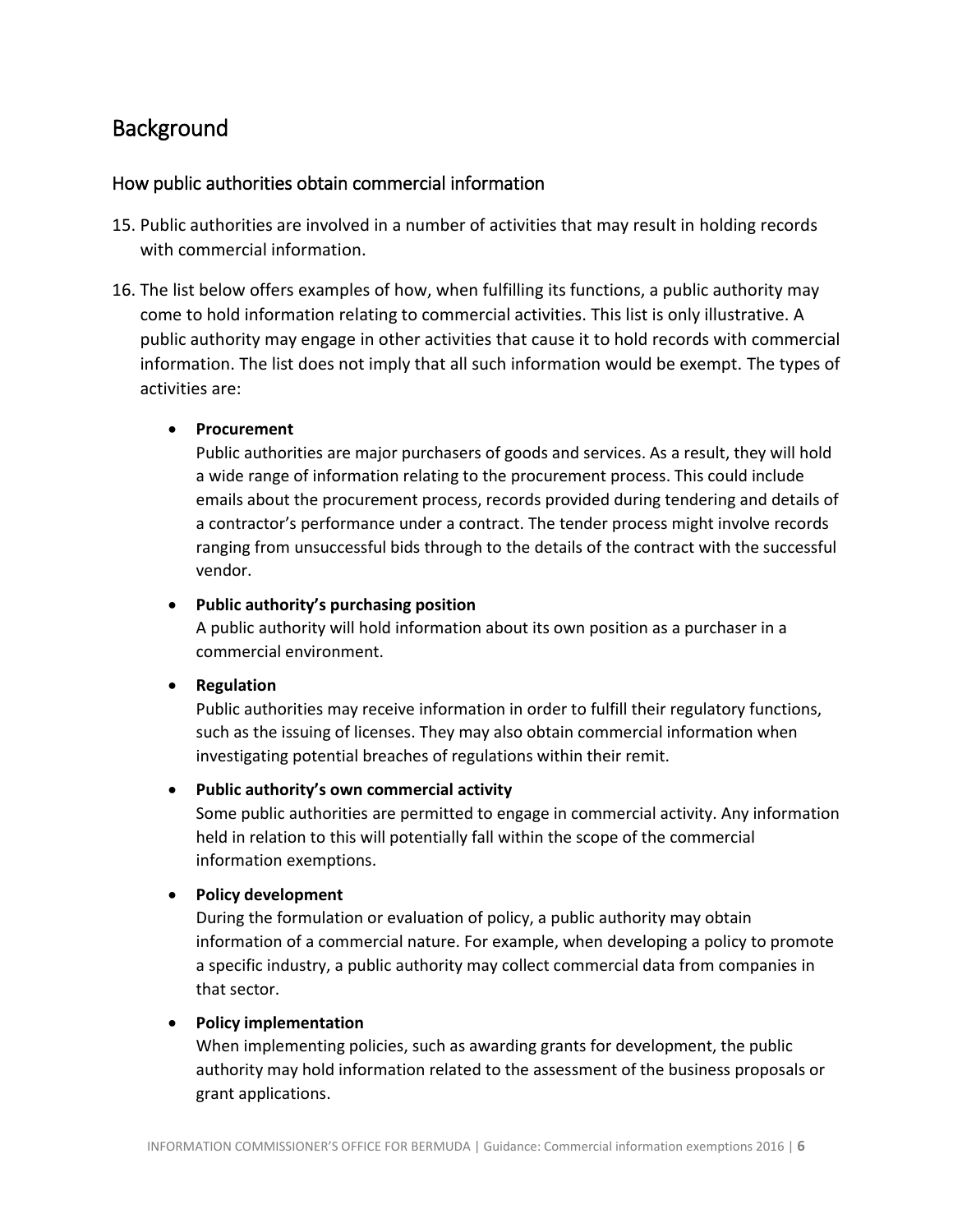# **Private Finance Initiative/Public-Private Partnerships**

The involvement of private sector financing or partnerships is an ever-growing phenomenon. When it occurs, public authorities are likely to hold information both related to the particular project involved as well as more generally about the private entity's business.

# <span id="page-6-0"></span>Commercial confidentiality explained

- 17. Records which are commercially sensitive are often described in layman's terms as being 'commercially confidential'. However, no single exemption in the PATI Act covers what is commonly referred to as commercially confidential or commercially sensitive records.
- 18. Instead, the PATI Act requires you to decide *why* a record may be commercially sensitive. For example, a record may be commercially sensitive because it contains a trade secret. If so, then you will apply the specific exemption for trade secrets in section 25(1)(a).
- 19. Commercially sensitive information must be disclosed unless it falls within a specific exemption. You will find that the most relevant exemptions for commercially sensitive information are those for commercial information (section 25, discussed in this Guidance) and the exemptions for information received in confidence (section 26). You may want to read our publication, *Guidance: Information received in confidence (section 26)*, alongside this Guidance, whenever you have a request for commercially sensitive information (see Appendix 1: Resources).
- 20. There is also potential for overlap with other exemptions depending on the circumstances of the specific request. Other exemptions which may apply include personal information (sections 23 and 24), legal professional privilege (section 35) and disclosure prohibited by other legislation (section 37). It may be useful for you to read our Guidances on these other exemptions as well (see Appendix 1: Resources).
- 21. The PATI Act recognises the potential benefit and harm to the business community from disclosures under the Act. Through these exemptions, the PATI Act balances the competing interest of the business community (whose information might be disclosed) on the one hand, with the rights of the public to access information and to further accountability, transparency and public participation in decision making and public spending, on the other hand.

# <span id="page-6-1"></span>Ask first: Is the commercial information exemption unavailable?

22. As you start to look at the commercial information exemptions, for the sake of efficiency you may first want to check to see if section 25(2) prevents you from using the commercial information exemptions in the first place.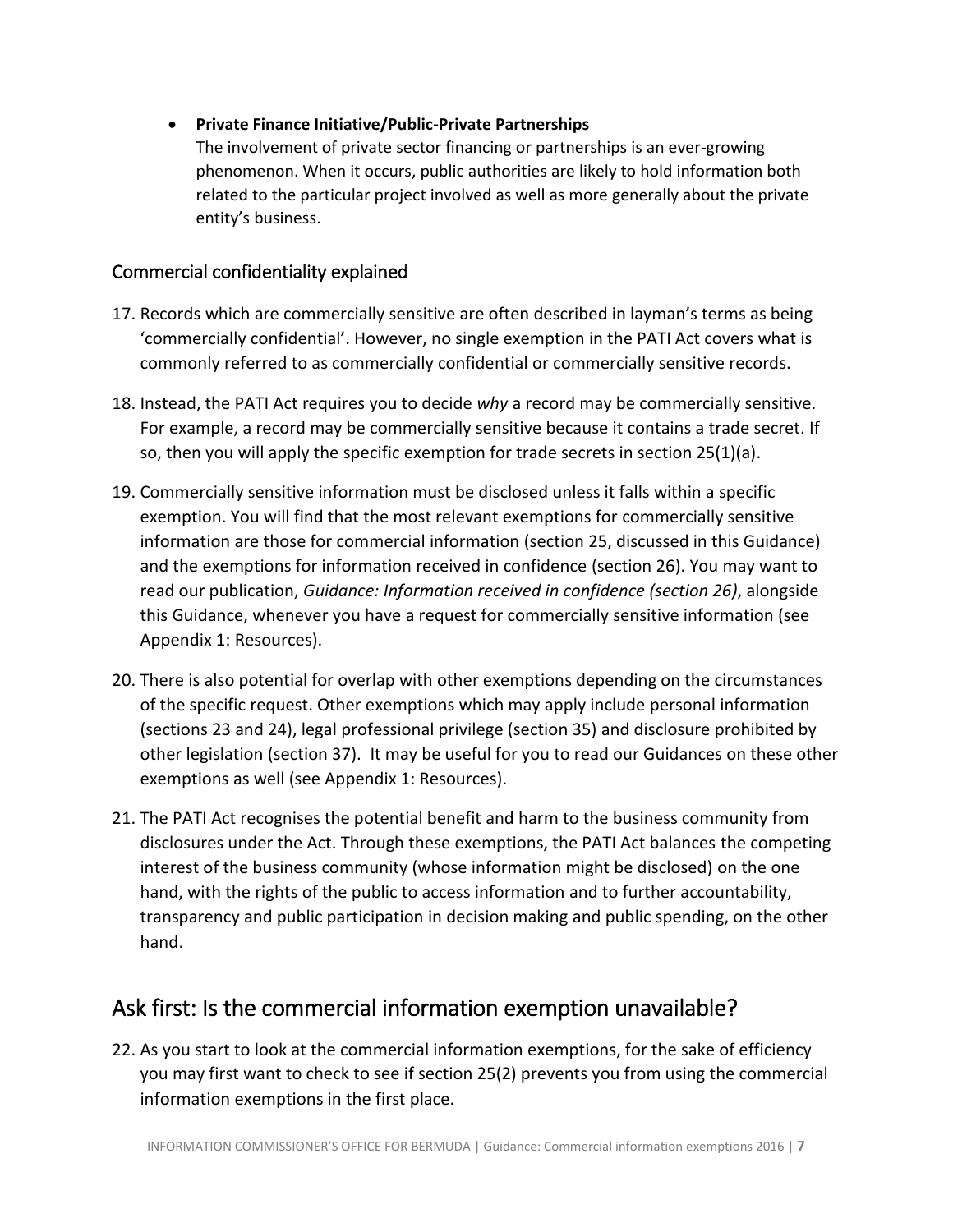23. Section 25(2) set outs particular circumstances when the commercial information exemptions cannot apply. You may want to consider these circumstances before applying the tests for the commercial information exemptions:

#### **Requester's own information**

If the information concerned relates to the requester, it cannot be withheld under a commercial information exemption (section 25(2)(a)).

### **Consent given to Public Authority**

If the person to whom the information relates consents in writing to its disclosure, a public authority cannot rely upon any of the commercial information exemptions (section 25(2)(b)).

This person (or entity) can provide written consent at any time. For example, consent may be given at the time the information is given to the public authority, during informal consultation after a request is received, or after formal third party notification under section 39.

# **Informed in advance by Public Authority**

If before receiving information, the authority had informed persons to whom the information relates that the information they gave belongs to a class of information that would or might be made available to the general public, then it is not exempt under any of the commercial information exemptions (section 25(2)(c)).

# The importance of informing third parties in advance

- 24. Section  $25(2)(c)$  and the ICO, encourages you to inform the owner of the commercial information that the information they hand over to the authority falls within a class of records (such as tender documents) that is subject to disclosure under the PATI Act. This means that if a request was made for a record containing that information, the record would be disclosed, consistent with section 25(2)(c), unless another exemption applies.
- 25. The owner of the information might then assert that the entire document falls within an exemption. Or the owner might decide that only part of the record is commercial information, such as a rate sheet or client list. This information could be provided to the public authority in a separate schedule.
- 26. This process allows the public authority to learn what specific information the third party claims as potential commercial information under a section 25 exemption and what record (or part of a record) would not fall within an exemption.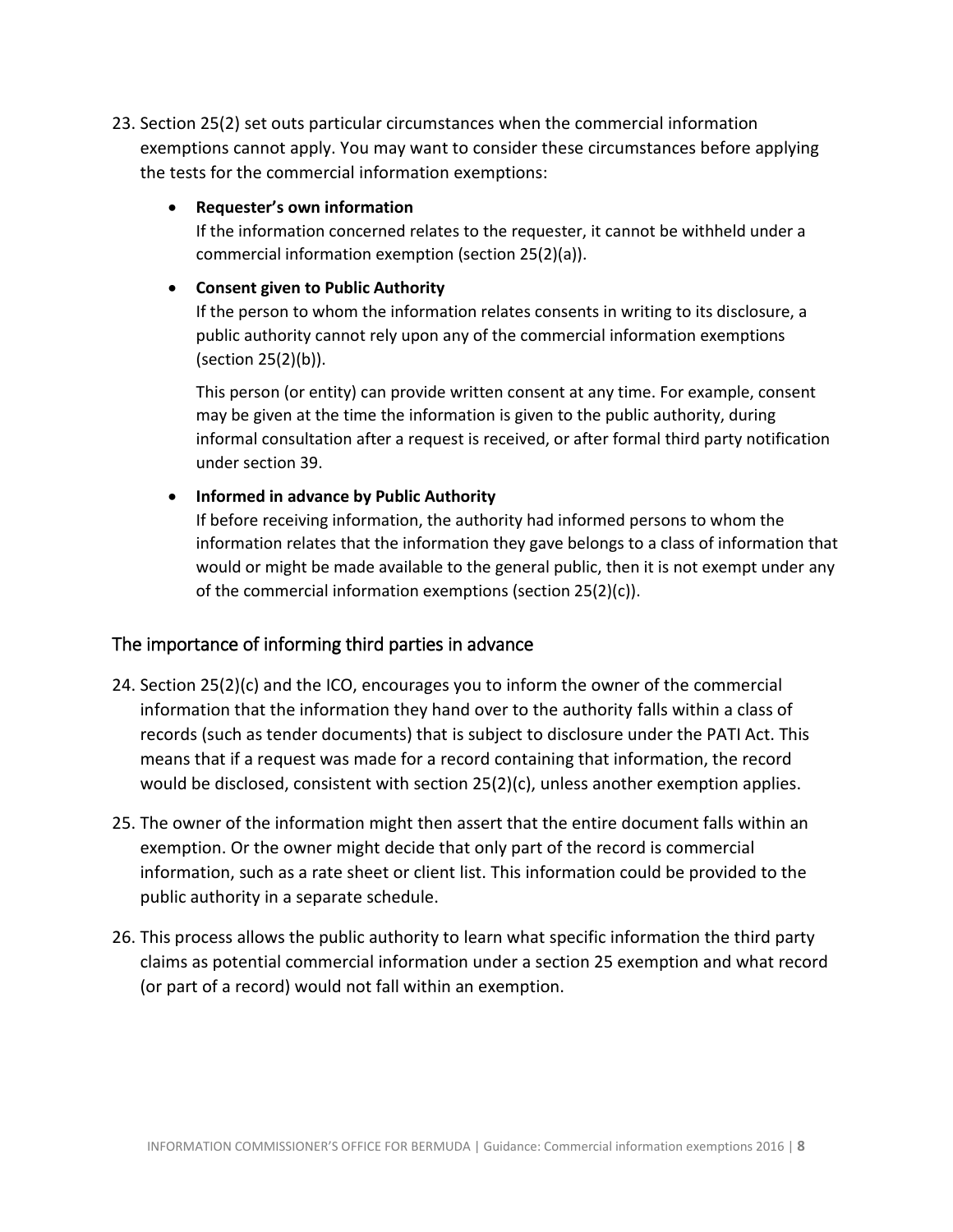#### **Example**:

During the procurement process a public authority may inform a third party in advance (through the Request for Proposal) that tender documents fall within a class of information subject to disclosure under the PATI Act. The public authority can instruct bidders to clearly identify any information that the bidder considers exempt under section 25, explain why it is exempt and move it into a schedule. The notice explains that by submitting a tender, the bidder understands that unless they specifically identify the commercial information, the tender documents may be subject to disclosure without notice.

Then, if a request for the tender documents was made, the commercial information exemptions could not be applied to the main tender documents because the bidder was informed before providing the information that it fell within a class of information the public authority would disclose. The decisionmaker would then need to assess only whether the information in the schedule was exempt. The main documents would need to be released without further consideration unless another exemption applied.

- 27. Providing this information early on (during the procurement process, for example) allows for efficient decision making by public authorities. It means that when a PATI request is received, the public authority will only have to work though the tests for the section 25(1) exemptions when necessary.
- 28. It also allows third parties to raise their commercial interests at the time they hand over information and make informed decisions about what commercial information they give to public authorities and how they choose to do so.
- 29. This balances, on the one hand, the purposes of the PATI Act to improve transparency and openness within public authorities and to grant access to public information to the greatest extent possible, with, on the other hand, the need to safeguard specific types of commercial interests to protect the legitimate needs of businesses.
- 30. Public authorities are cautioned that information flagged by third parties as commercially sensitive in this context are not automatically excluded from being disclosed under the PATI Act. Public authorities seeking to withhold such information must still use their own judgment to apply the appropriate tests in the exemption they wish to rely on.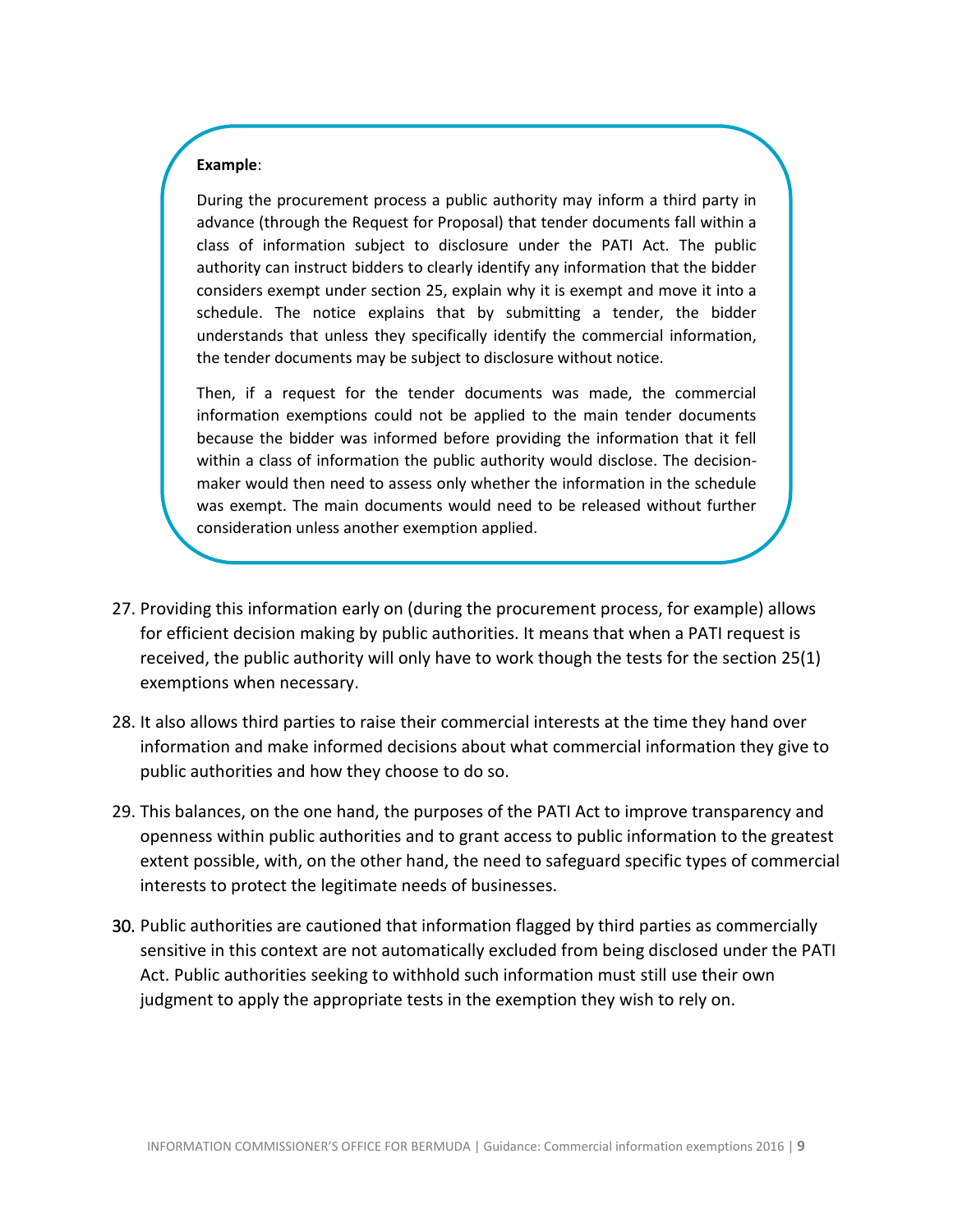# <span id="page-9-0"></span>Trade secrets – section 25(1)(a)

- 31. Section 25(1)(a) exempts **trade secrets** from disclosure, unless disclosure would be in the public interest.
- 32. Information in a record is exempt under section 25(1))(a) if it is a trade secret. The PATI Act does not define what a trade secret is; nor do any of our other statutory laws. Our courts have also not defined the term trade secret in any single judgment.
- 33. In the UK, though, courts have accepted that the term trade secrets can have a fairly wide meaning. It is impossible to list in this Guidance all of the kinds of information that could qualify as trade secrets.



They exist as long as the owner takes steps to keep the information secret.

34. In general terms, UK courts have found that information constitutes a trade secret if:

- it is commercial information (i.e., used in the sale or exchange of goods or services);
- that would cause harm to its owner if it was disclosed to a competitor; and
- the owner has made reasonable efforts to keep it secret.
- 35. Examples of the types of information which the courts in the UK have previously identified as trade secrets include:
	- secret recipes
	- a list of suppliers
	- details of trade practices and processes which would be harmful if they fell into the hands of competitors
	- a strategic business approach or methods of doing business
	- designs, drawings, architectural plans, blueprints and maps
	- technical data relating to special methods of design or construction
	- information relating to sales, prices, marketing activity, or customers which would be advantageous to a competing company.

36. A trade secret implies that the owner tried harder to keep the information secret than with other information that may fall under the one of the other commercial information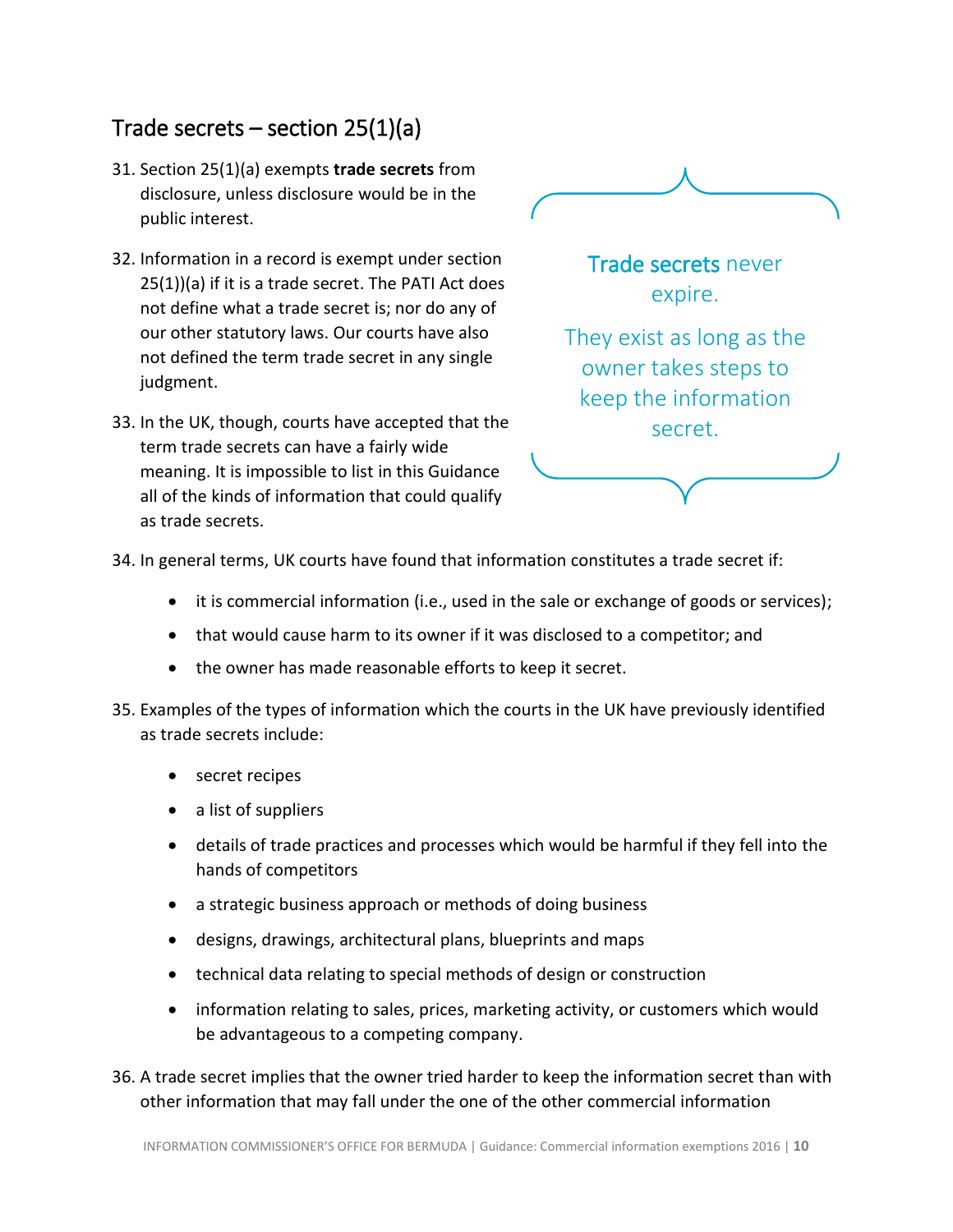exemptions. Note, however, that information which falls short of satisfying the trade secret exemption, may still fall within the exemption in section 25(1)(b) for information with commercial value or in section 25(1)(c)information which could harm commercial interests.

#### <span id="page-10-0"></span>Understanding the harm test for the trade secret exemption

37. There is no harm test in the PATI Act for a trade secret. However, definitions of trade secret in UK law require there to be harm to the owner if the trade secret is disclosed to a competitor.

#### <span id="page-10-1"></span>Questions to consider when applying the trade secrets exemption

- 38. If you think a requested record contains trade secret information, it is recommended you seek legal advice to confirm or support your belief.
- 39. When deciding if information is a trade secret, you may also want to consider the following examples of questions about the general qualities of a trade secret that the Information Commissioner may consider during a review.

#### **Note:**

These examples of questions presented here (and with each exemption in this Guidance) may help you think through what to ask yourself as you decide if an exemption is appropriate.

Not all of the questions will apply in every case and they are not an exhaustive list of every issue that might arise. You will need to decide what issues are relevant to the specific request you have.

# *Is the information used for the purpose of trade (i.e., the sale or exchange of goods or services)?*

- How is the information used for the purpose of trade?
- How is the information commercially valuable to the owner?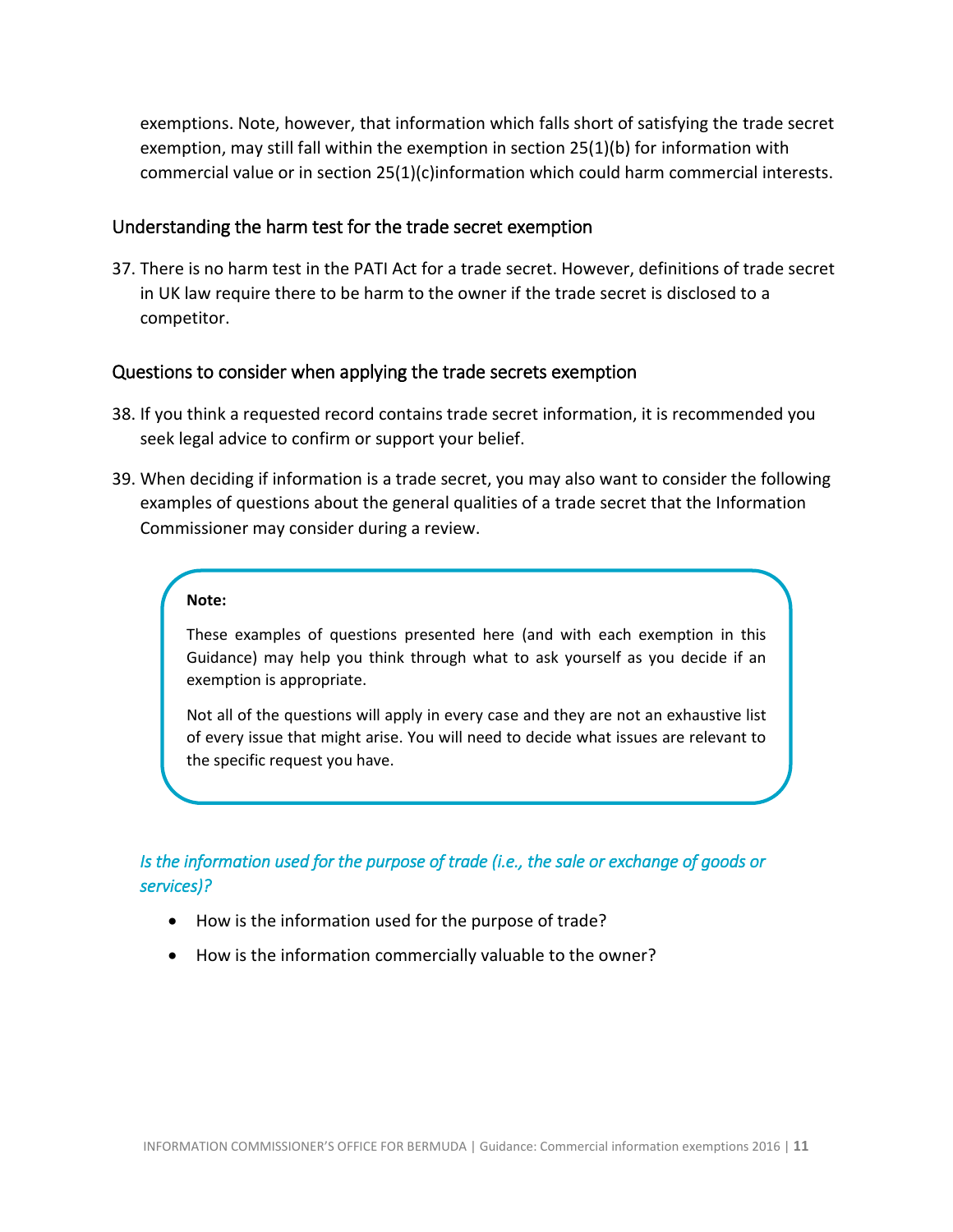# *Would the disclosure of the information harm trade – either by harming the commercial interests of the owner or by benefiting the owner's competitors?*

 How would this occur? Is the information generally known within the trade or business? Do you have evidence that the harm would be real and not just speculative?

# *Can the owner of the information demonstrate reasonable efforts to keep it secret or limit the number of people who know the information?*

- Evidence of reasonable efforts would include things such as employee nondisclosure or confidentiality agreements, prior refusals to disclose the information, physical or electronic security measures taken to keep the information secure, policies or procedures concerning the confidential handling of the information and so on.
- Is the information common knowledge? The more people who know the information, the less likely it is to be a trade secret.
- How easy would it be for competitors to discover or reproduce the information for themselves? The easier it would be for competitors to discover or recreate the information through their own efforts, the less likely it is that the information is a trade secret.
- Is the information already known to competitors or could the public readily obtain it, for example, from a business website, annual report, media interviews, Facebook or other social media, or other source? The more readily accessible that the information is, the less likely it is a trade secret.

#### **Example:**

A vendor might claim that a particular plan for providing community outreach health services is a trade secret. But any competitor could observe the vendor's public outreach work and see what strategies were used. The plan for providing the community outreach might be a trade secret while a tender process is ongoing. But once a contract is awarded and the services are being provided, the plan is unlikely to be a trade secret because a competitor could learn the information through observation.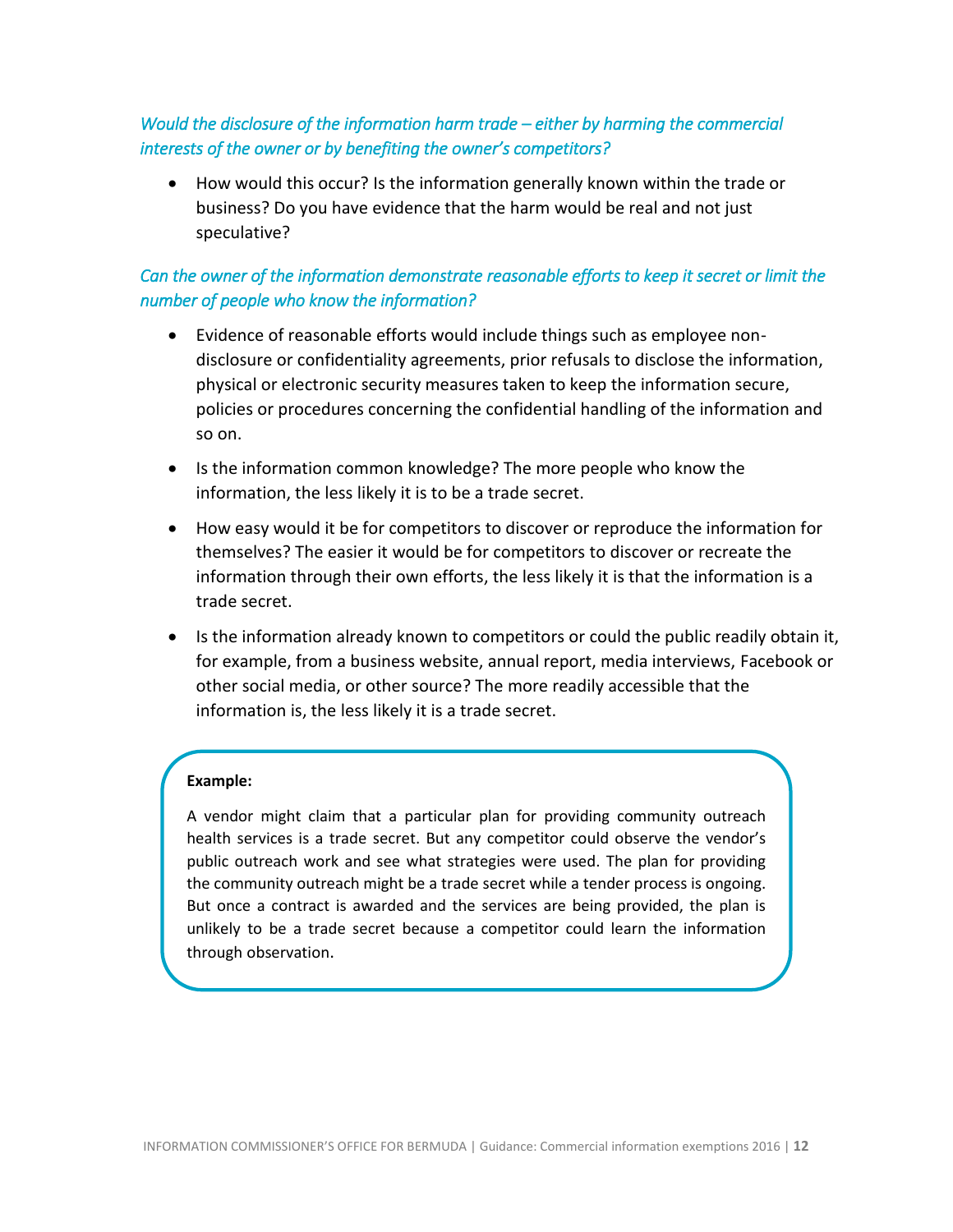- 40. If you decide that the information is not a trade secret, then the exemption in section 25(1)(a) is unavailable.
- 41. If you decide, instead, that the information is a trade secret, then it falls within the exemption in section 25(1). You must go on to consider the public interest test to determine whether the information must be disclosed.
- 42. Applying the public interest test in the context of commercial information is discussed below at paragraphs 104-109.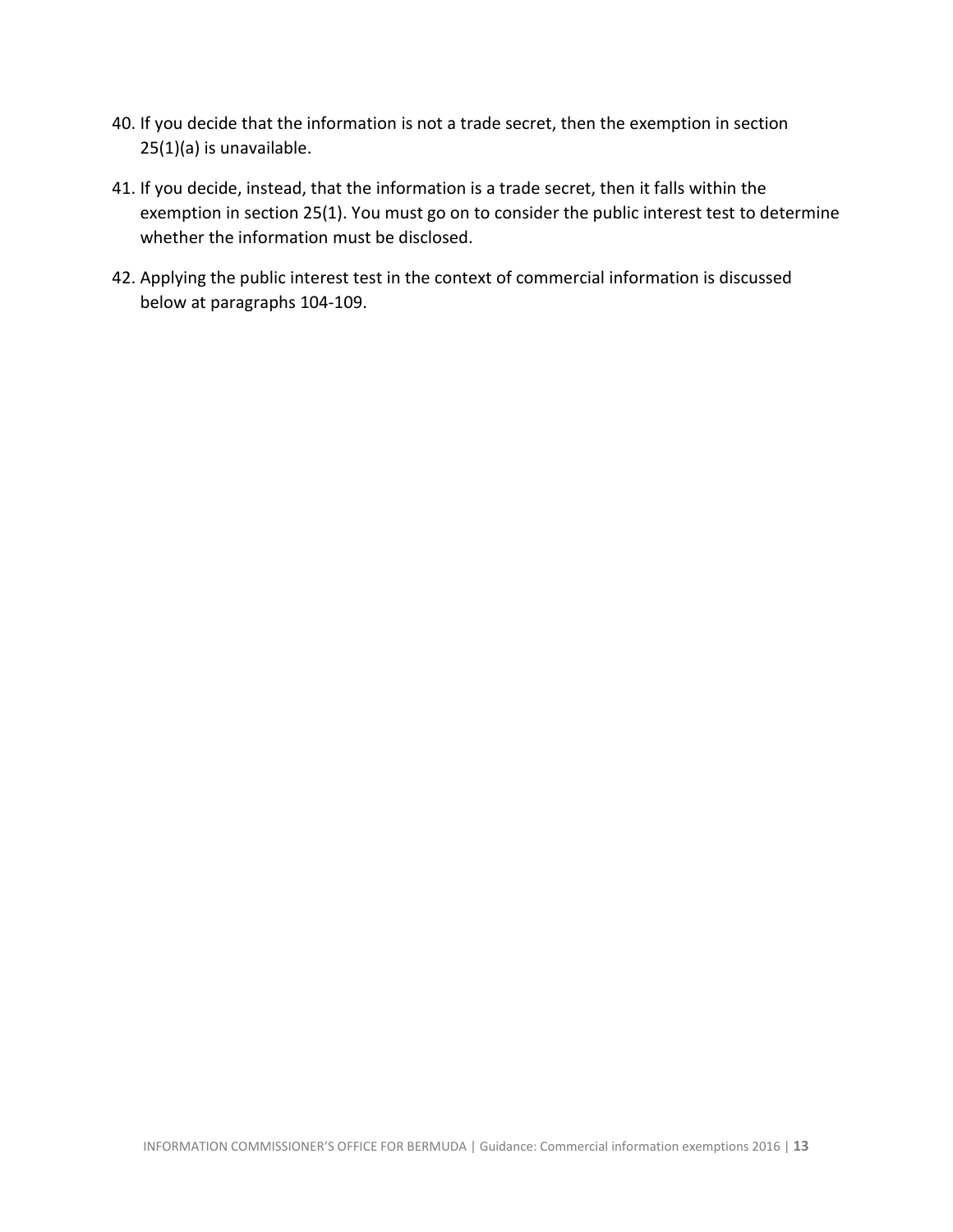# <span id="page-13-0"></span>Commercial value – section  $25(1)(b)$

- 43. Section 25(1)(b) exempts from the right of access information with **commercial value** which 'would be, or could reasonably be expected to be, destroyed or diminished by disclosure' to the public at large, unless disclosure would be in the public interest.
- 44. The PATI Act does not define commercial value. In other jurisdictions with a similar 'commercial value' exemption, it is understood that, in general, information may contain commercial value because either (a) it is important to the performance of the owner's **commercial activities**, or (b) it can be sold for value, i.e., it has **intrinsic commercial value**.

#### **Commercial activity**

Commercial activity includes the sale or exchange of goods or services. The information that has commercial value may be valuable to the sustainability or the profitability of an ongoing commercial activity.

The information may also be valuable to a pending one-off commercial transaction, such as a one-time sale, for the time that it is being negotiated or performed. This information will typically lose its commercial value once the transaction or negotiation is completed.

#### **Intrinsic commercial value**

Decisions from Queensland, Australia, which has a similar exemption, are helpful for explaining the meaning of intrinsic commercial value within the context of the PATI Act. Under the Queensland framework, if an arms-length buyer is willing to pay for the information, then it has intrinsic commercial value. An arms-length buyer is someone other than the owner or the public authority holding the record.

Information with intrinsic commercial value could include, for example, technical or artistic works such as a software program or an original painting. These will ordinarily have value because they can be sold, licensed for a fee (e.g., a software use license), or sold as copies (e.g., a print copy of a painting).

If the public could obtain the same record or information for free or for only a nominal copying fee using a PATI request, then the ability of a business that owns the information to earn money off its value may be diminished or destroyed.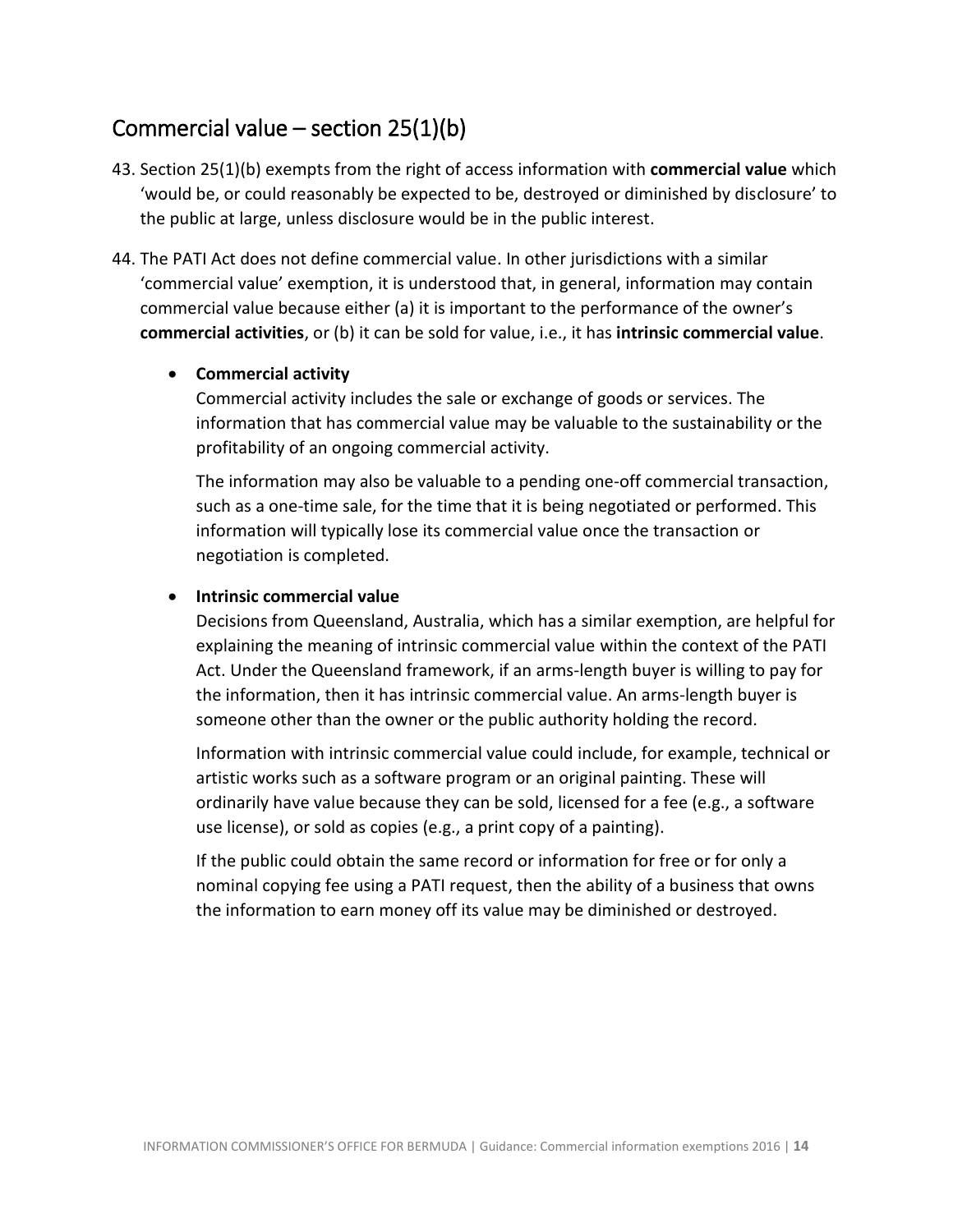Examples of information that usually have some commercial value:

- A method created and used by a business that allows it to offer a service more quickly or affordably that its competitors
- A customer list with the customers' specific requirements

Examples of information that usually do not have commercial value:

- Information that is aged or out-of-date
- Information that related to a one-off transaction which has been finalised
- Information that is common knowledge within the relevant industry
- 45. Either form of commercial value may be attached to information created within a public authority or to information it obtains from a third party.
- 46. If you decide that the information in the record has commercial value, you must then determine if its disclosure would cause the degree of harm required to justify the application of the exemption.

# <span id="page-14-0"></span>Understanding the harm test for the commercial value exemption

- 47. The harm test for the commercial value exemption requires that disclosure 'would be or could reasonably be expected to destroy or diminish commercial value [of the information]'. If disclosure is not likely to cause this specific harm then the exemption is not available.
- 48. Working thought the requirements of the harm test is an exercise of judgment. You must evaluate the nature of the identified harm, how that harm would be caused and the likelihood of it occurring. At each step, you should support your conclusion with evidence.

# *Specific harm: destroy or diminish commercial value*

- 49. 'Destroy or diminish' is not defined in the PATI Act. Taking the ordinary plain English meaning, it refers to the commercial value of the record or information being lost or lessened.
- 50. This requires you do identify which type of



Applying a harm test, sometimes called a 'prejudice test', involves three considerations:

- a specific kind of harm
- how disclosure can cause this harm
- the likelihood of this harm occurring.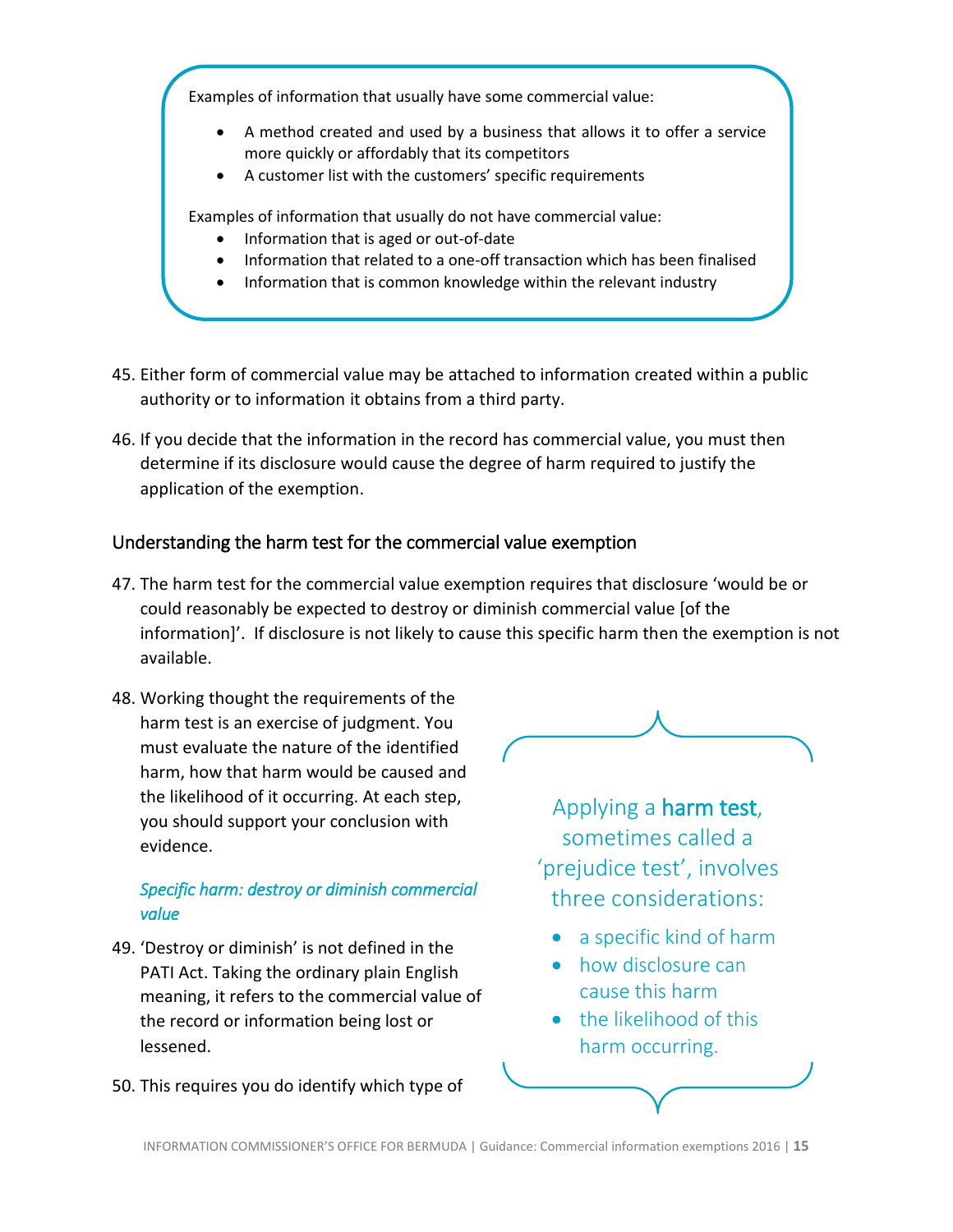commercial value is at issue and pinpoint what the destruction or diminishment to that value is.

### *How disclosure can cause that harm*

- 51. You must be able to explain how disclosure will cause the harm; it cannot simply be a remote or hypothetical possibility. This requires explaining how the claimed harm is at least possible. You must describe the possible circumstances, or events, arising from disclosure that can lead to the harm.
- 52. For example, if the information in a requested record is already known to competitors in the same industry, then you may have difficulty establishing that it is possible for public disclosure to cause any loss of commercial value.

# *Likelihood of harm occurring*

53. The likelihood of the harm required in section 25(1)(b) is that the disclosure 'would or could reasonably be expected to' cause the harm. If you cannot show that the harm identified would or could reasonably be expected to occur, then the exemption is unavailable. Simply speculating is insufficient to justify the exemption.

# **Would be expected**

This means there is a high probability that the harm anticipated can occur. It has also been described as a significant and weighty chance of the harm occurring.

# **Could reasonably be expected to**

The lesser likelihood of harm for the commercial value exemption is 'could reasonably be expected to'. This requires you to distinguish between unreasonable expectations of harm and reasonable expectations of harm in light of all of the circumstances.

Reasonable refers to what a reasonable person would expect considering all the circumstances of the case. You must decide between what is merely speculative, irrational or absurd and expectations that are likely, plausible, or possible based on real and substantial factual grounds.

54. Note that the burden is on the public authority to show the anticipated loss of commercial value and the likelihood of its occurrence. In describing the anticipated loss to commercial value, you should clearly set out how the loss will occur. It is not enough to simply assert that the loss will occur. You must show objective and reasonable evidence to support the loss and the likelihood of it occurring.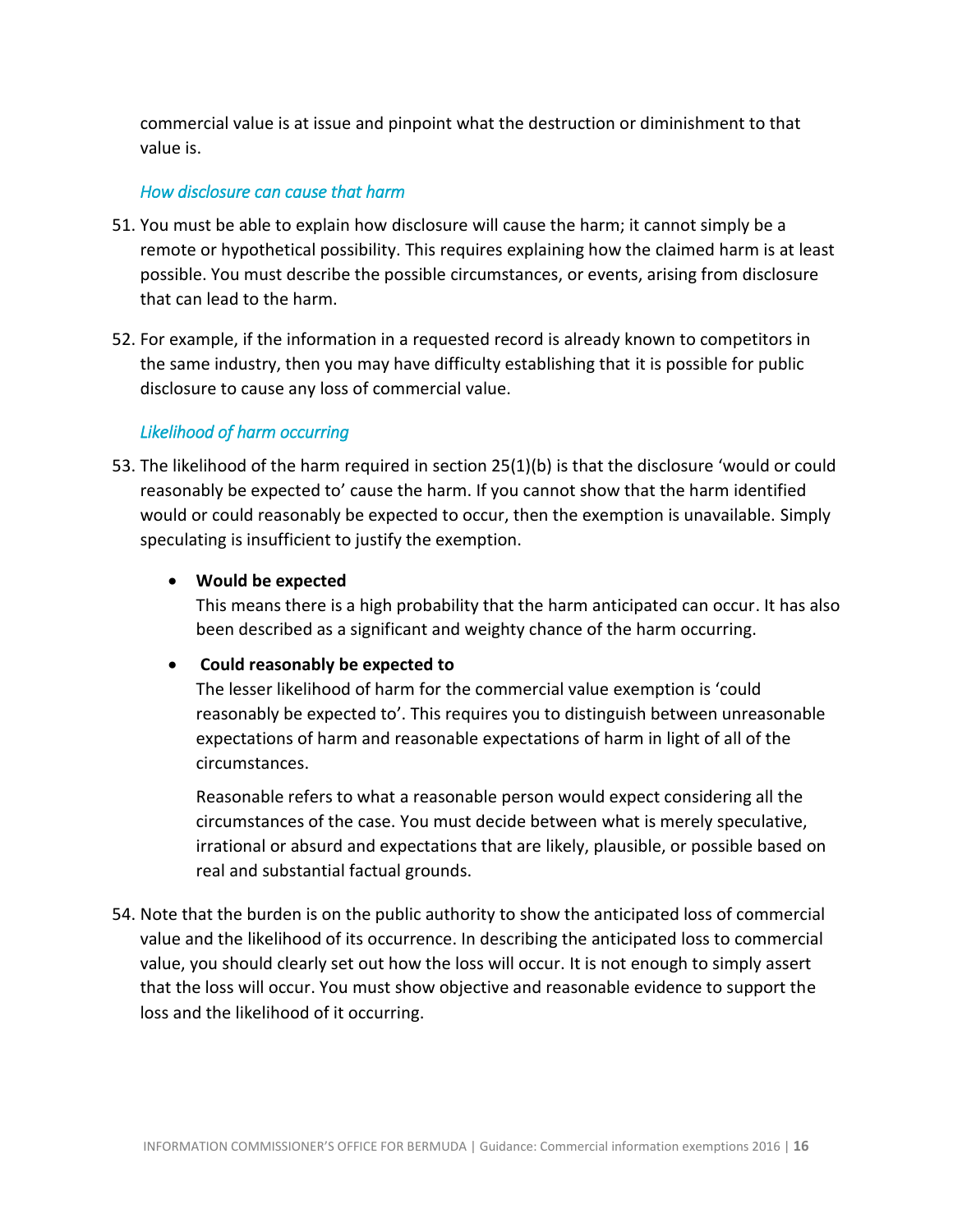# <span id="page-16-0"></span>Questions to consider when applying the commercial value exemption

55. When deciding if the commercial value exemption applies to a requested record (or part of a record), you may also want to consider the following examples of the type of questions that the Information Commissioner may consider during a review.

#### **Note:**

These examples of questions presented here (and with each exemption in this Guidance) may help you think through what to ask yourself as you decide if an exemption is appropriate.

Not all of the questions will apply in every case and they are not an exhaustive list of every issue that might arise. You will need to decide what issues are relevant to the specific request you have.

### *Does the information have commercial value?*

 To have commercial value the information must either be valuable for the carrying out of a commercial activity, or a genuine market or buyer must exist for the sale of the information and its value to the owner would be destroyed or diminished by disclosure.

# *What is the specific nature of the commercial value? Is the information valuable to the owner's carrying out of commercial activity?*

- What is the specific nature of the commercial activity?
- Is it an ongoing activity or a one-off transaction?
- If it is an ongoing activity, how is the information valuable to the profitability or performance of the commercial activity? Do you have evidence to support this?
- If it is a one-off transaction, is the transaction still being negotiated or performed? If not, how does the information still have commercial value to the owner? Do you have evidence to support this?

# *Or, is the information valuable to the owner because it can be sold for a market price, i.e., does it have intrinsic commercial value like a painting or software?*

 Does a market exist for the information? What evidence do you have of this? What is the estimated market value of the information? How big is the potential market?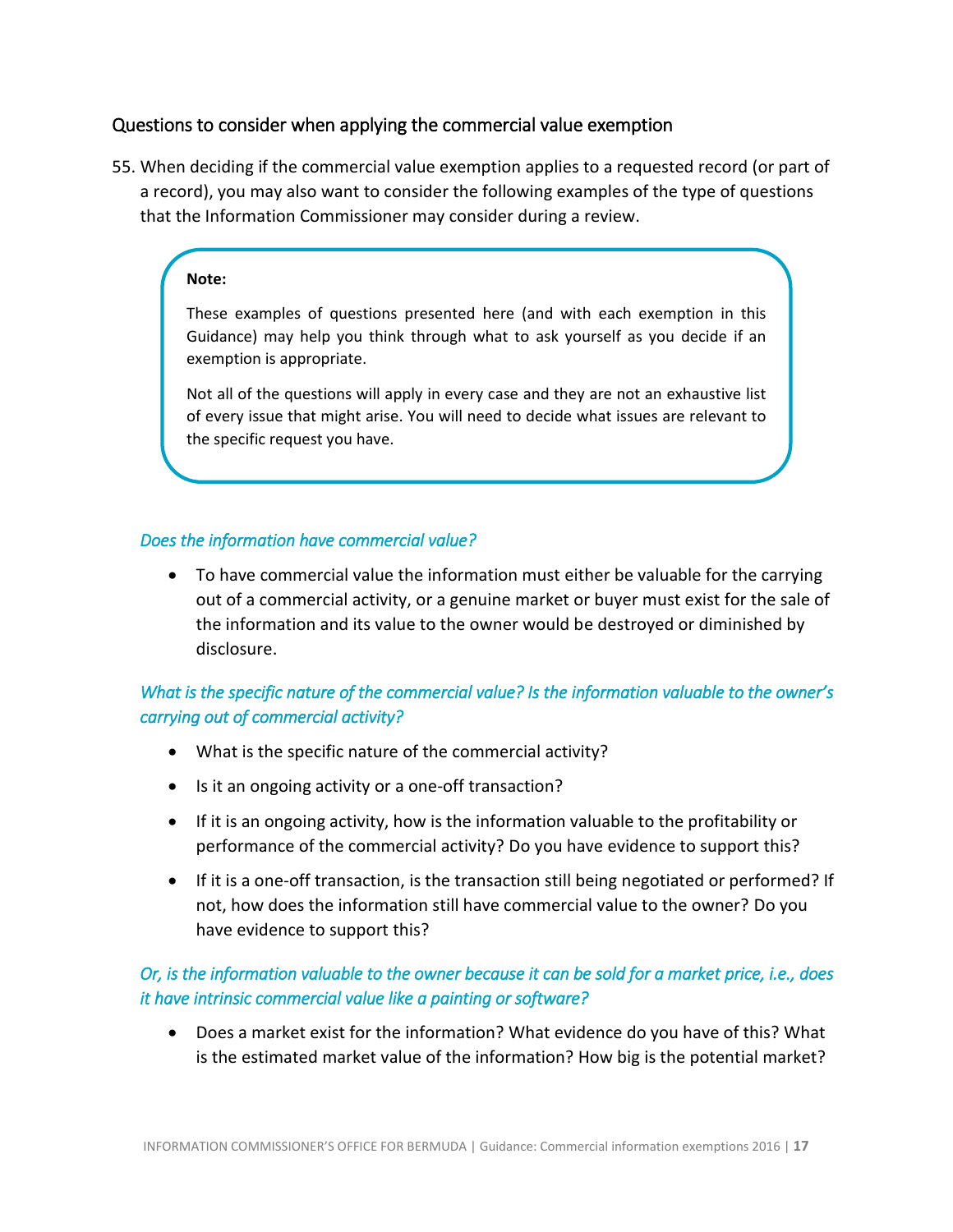- Would the market value cost of the information be significantly more than the cost of obtaining the information through a PATI request?
- 56. Note that commercial value of information should be assessed at the time of the PATI request, as information that is out of date or old will not usually carry the same commercial value as it held when it was first created.
- 57. You are also encouraged to take a practical approach to evaluating the commercial value of the information. For example, a one-off transaction may have been pending at the time the Information Officer decided to refuse access to a requested record on the basis of the commercial value exemption. The one-off transaction may be completed, however, by the time the head of authority decided an internal review.
- 58. The PATI Act's purposes to give the public access to records to the greatest extent possible and to increase transparency, suggest that the head of the authority should take into account the current circumstances and release the information, rather than deny the request and force the requester to submit a new PATI request to take account of the changed circumstances.
- 59. If you decide that the information has commercial value, you must then consider the harm test, i.e., whether releasing it would, or could reasonably be expected to, destroy or diminish the information's commercial value.

# *Can you describe the destruction or diminishment that will occur if the information is disclosed?*

 Specifically, can you describe the resulting destruction or diminishment of the information's commercial value?

#### *How would this harm be possible? How would disclosure cause it?*

- If disclosure were made, how would the harm (described above) happen as a result? Can you explain what circumstances or events will lead to the harm occurring?
- If the third party is concerned about disclosures to a competitor, is the information already known to competitors or those within the industry, or to the public at large? If so, how would further disclosure cause harm?

# *What is the likelihood that the identified harm will occur?*

- Would it occur? Can you show more than a hypothetical assertion? What real, concrete and substantial evidence do you have to support this assertion?
- Or can you show a reasonable expectation that the disclosure of the information could cause its value to be destroyed or diminished?
- What evidence makes the expectation reasonable?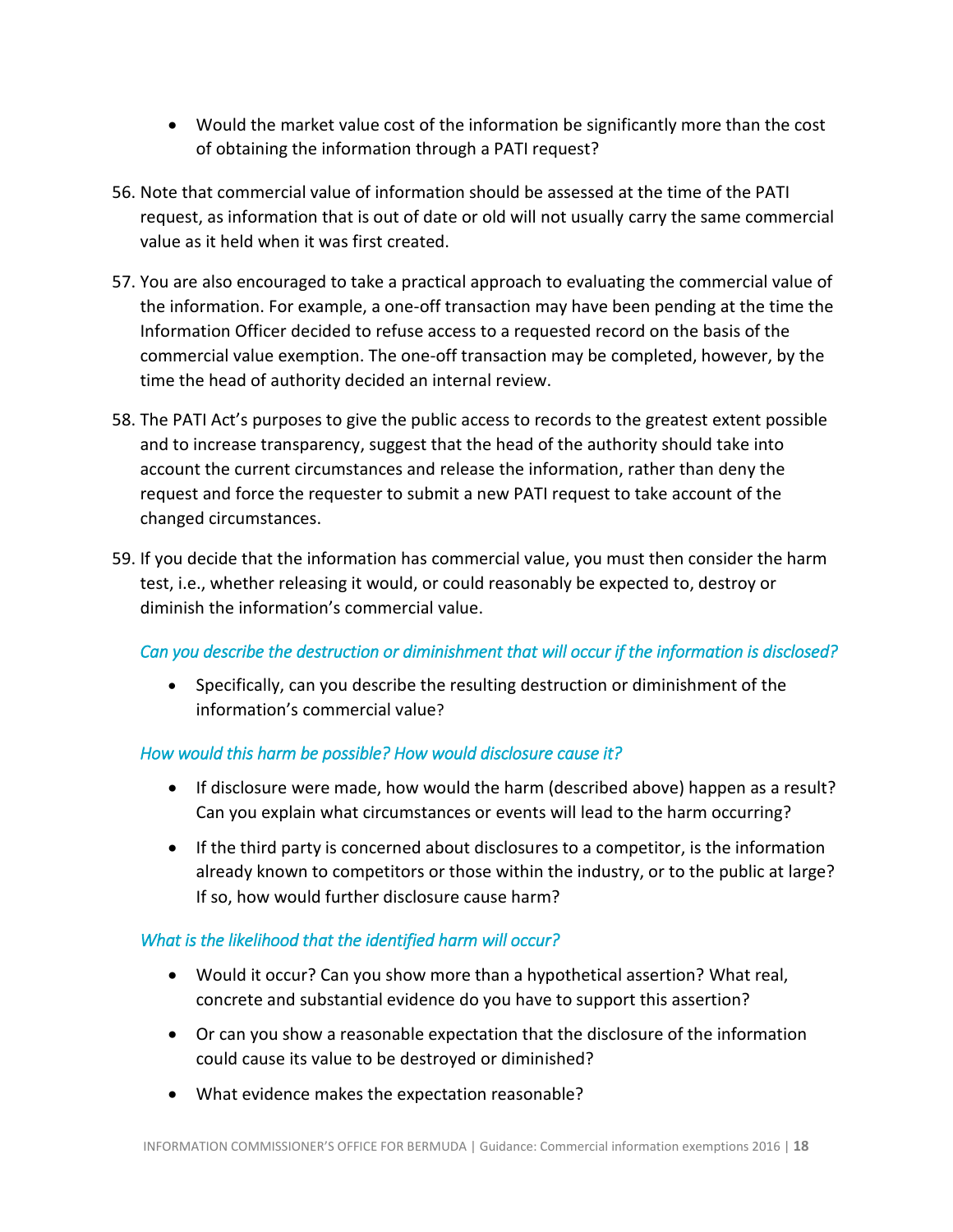- 60. If you decide that the information does not have commercial value or that the harm test is not met, then the commercial value exemption is unavailable.
- 61. If you decide, instead, that the information does have commercial value and the harm test is met, the information falls within the commercial value exemption. You must then consider the public interest test to determine whether the information must be disclosed.
- 62. Applying the public interest test in the context of commercial information is discussed below at paragraphs 104-109.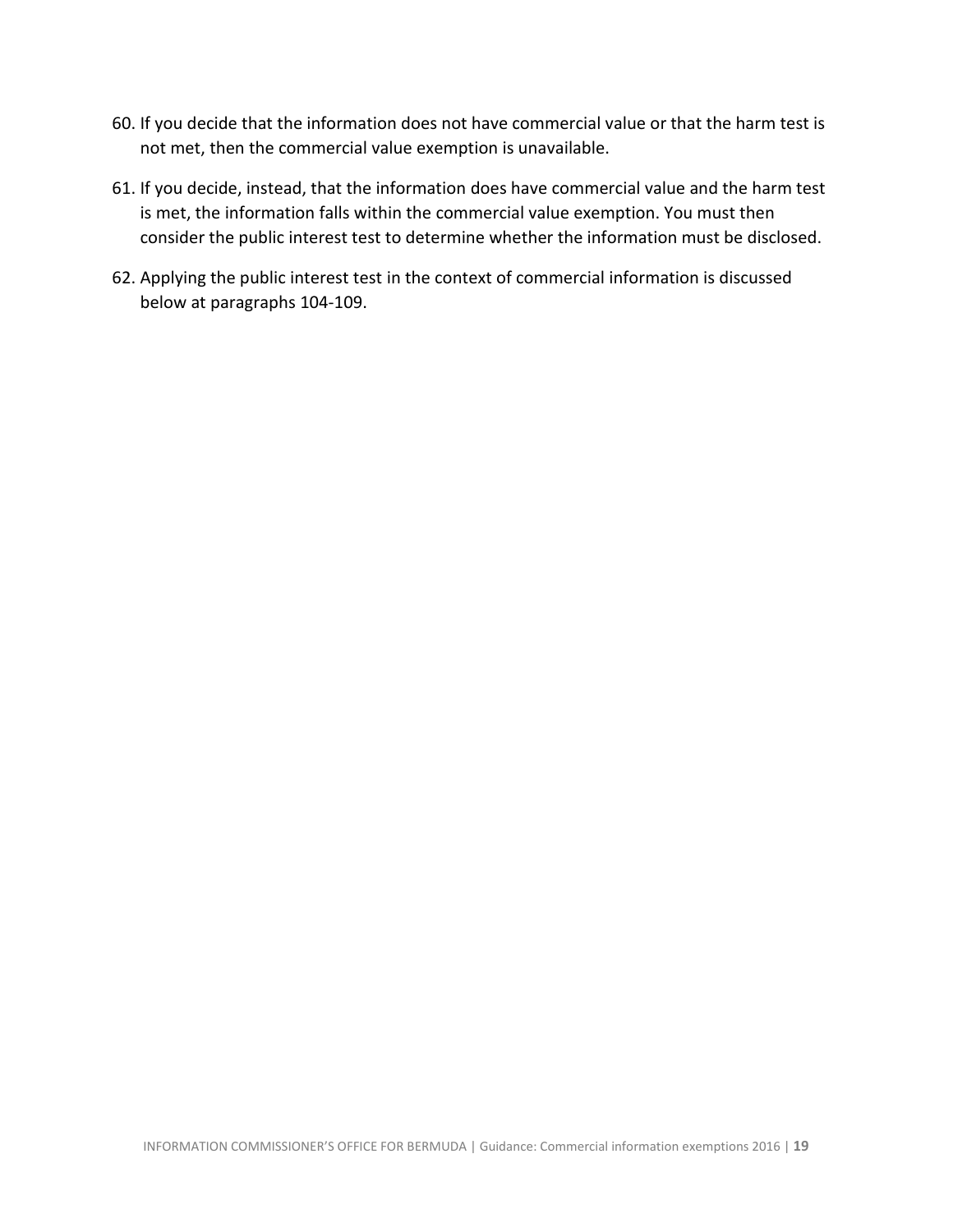# <span id="page-19-0"></span>Commercial interests – section 25(1)(c)

- 63. Section 25(1)(c) exempts from the right of access information if its disclosure would (or could reasonably be expected to) have an adverse effect on the **commercial interests** of any person to whom the information relates, unless disclosure would be in the public interest.
- 64. Commercial interests are not defined in the PATI Act. Trade secrets are one example of commercial interests, but commercial interests include a far wider category of information.
- 65. A commercial interest relates to a person's ability to participate in a commercial activity, for example, the exchange or sale of goods or services or the collection of a debt. This is normally within a competitive environment.
- 66. Usually these activities will be for the purpose of making a profit, but not always. For example, an entity may charge a minimal amount for goods or services that allows it to break even—rather than to make a profit. Not-for-profit entities can have commercial interests even though their activities do not generate profits.
- 67. Some commercial information may have a very direct effect on commercial activity, for example, the price for a service. Other information may have a less direct link to a commercial transaction. For example, information about a company's potential relocation may have repercussions for its labour relations, which the company would wish to manage in order to minimise disruption in its services.
- 68. In seeking to withhold information under the commercial interests exemption, you must ensure that you can explain clearly whose commercial interests are likely to be harmed, as well as the particular nature of those interests.

# <span id="page-19-1"></span>Understanding the harm test for the commercial interests exemption

- 69. The harm test for the commercial interests exemption is that disclosure 'would have or could reasonably be expected to have an adverse effect' on the commercial interest of any person to whom the information relates. If disclosure is not likely to cause this specific harm then the exemption is not available.
- 70. Working thought the requirements of the harm test is an exercise of judgment. You must evaluate the nature of the identified harm, how that harm would be caused and the likelihood of it occurring. At each step, you should support your conclusion with evidence.

# *Specific harm: adverse effect on commercial interests*

71. The specific harm is that disclosure must cause an **adverse effect** on commercial interests. The ordinary plain English meaning of adverse effect is: bringing about an unfavourable or harmful result.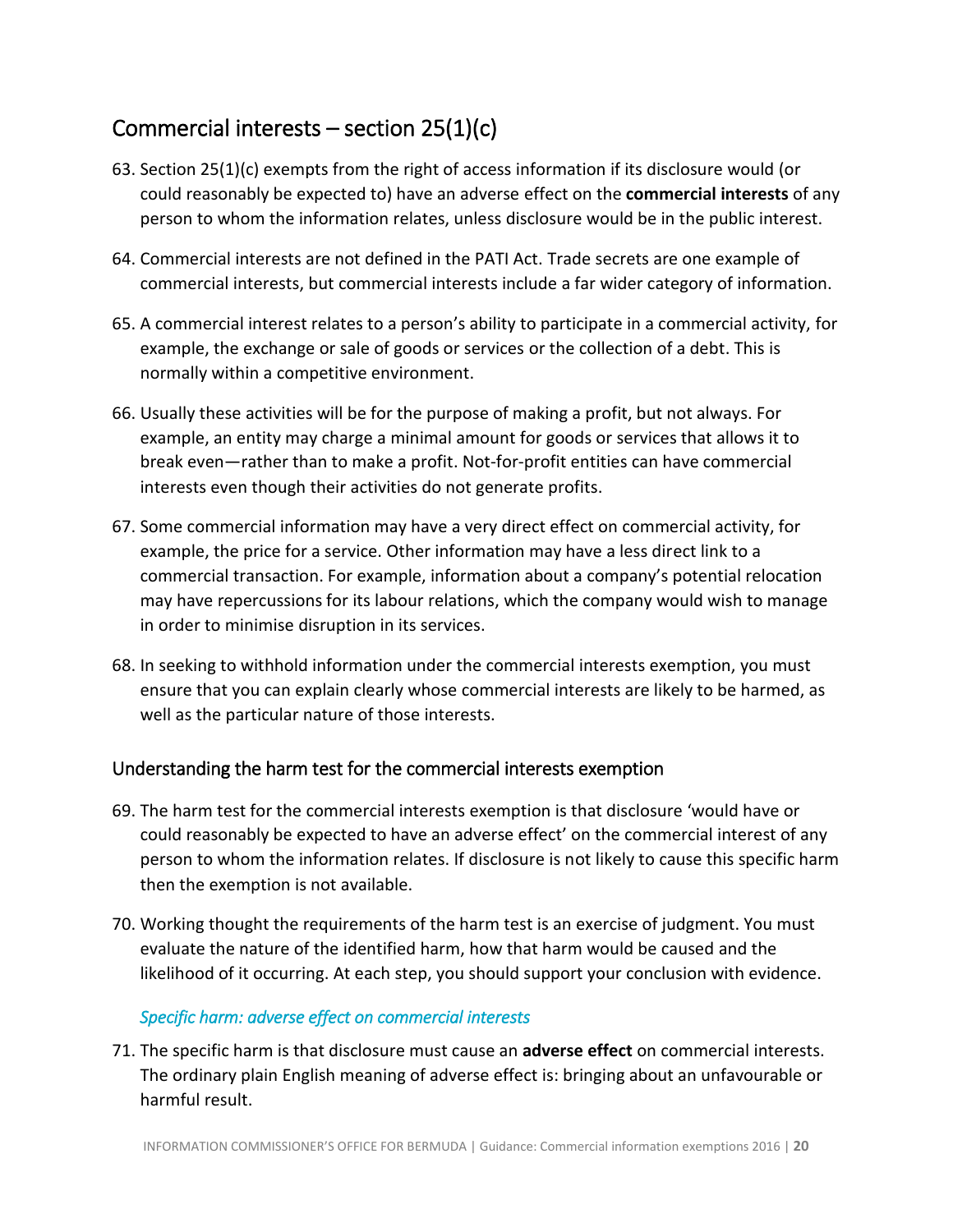- 72. Note that the disclosure of information could damage a company's reputation or the confidence that customers, suppliers, or investors may have in the company. It may be that disclosing the information has a significant impact on revenue or threatens its ability to obtain supplies or secure finance. This may justify the commercial interest exemption.
- 73. Keep in mind, however, that you cannot rely on the exemption to avoid embarrassment. It may only be applied when a real risk of harm to commercial interests would occur or could be reasonably expected to occur.

#### *How disclosure can cause that harm*

- 74. You must be able to explain how disclosure will cause the harm; it cannot simply be a remote or hypothetical possibility. This requires explaining how the harm claimed is at least possible. You must describe the possible circumstances, or events, arising from disclosure that can lead to the harm.
- 75. The degree of competition within an industry will affect whether the disclosure of information will cause harm to someone's commercial interests. If a company has a monopoly over providing goods or services, for example, disclosure may not cause an adverse effect on the company.
- 76. Or, if a public authority is the sole purchaser of specialised equipment or goods, the commercial interests of the company (its ability to sell its products) could be more dependent on the procurement plans of the public authority rather than the disclosure of any commercial information.

# *Likelihood of harm occurring*

77. The likelihood of the harm to the commercial interests is the same standard for the commercial value exemption, discussed above in paragraphs 53-54. To apply the commercial interests exemption, you must find that disclosure 'would or could reasonably be expected to' cause an adverse effect on the commercial interests.

# <span id="page-20-0"></span>Questions to consider when applying the commercial interests exemption

78. When deciding if the commercial interests exemption applies to a requested record (or part of a record), you may also want to consider the following examples of the type of questions that the Information Commissioner may consider during a review.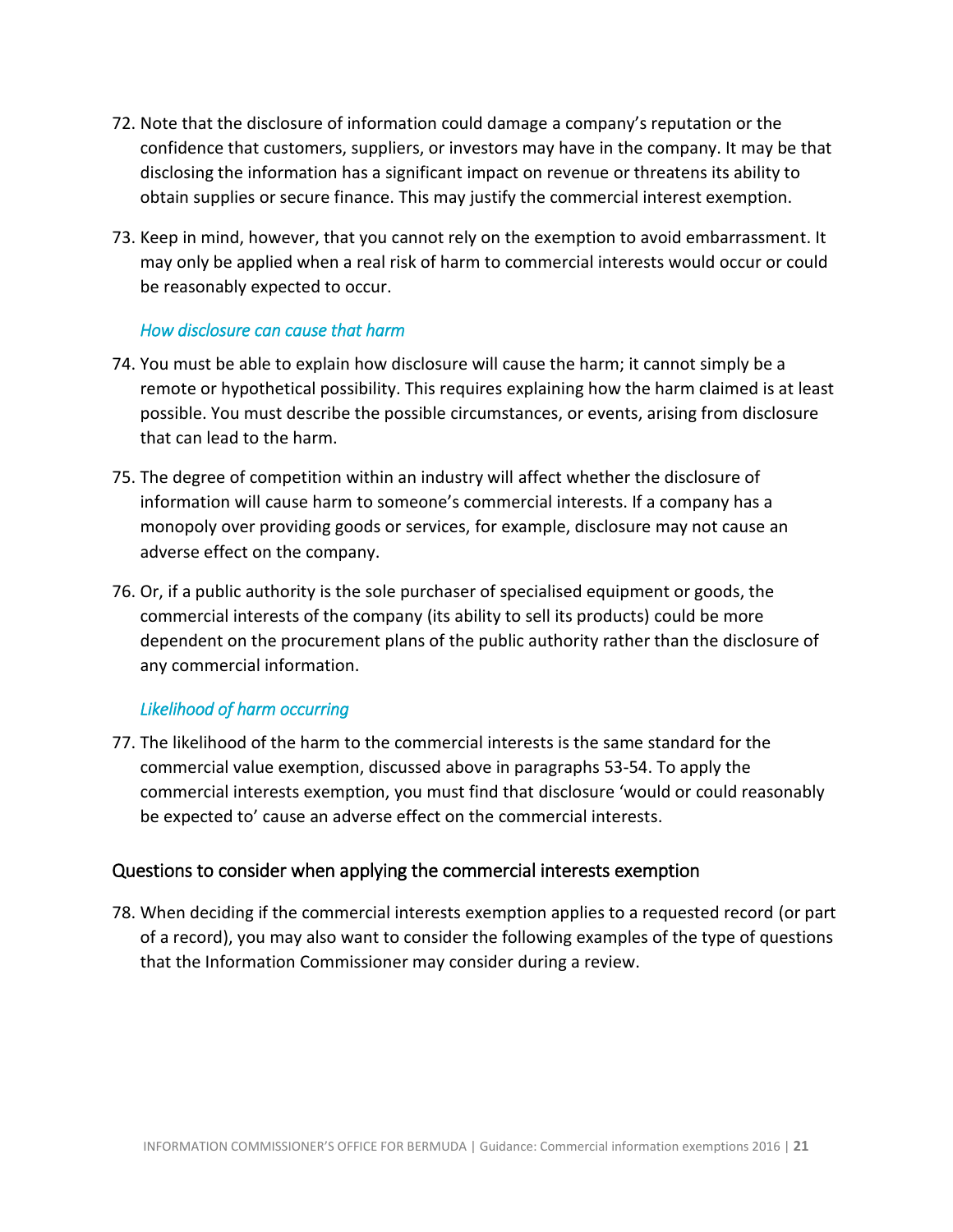#### **Note:**

These examples of questions presented here (and with each exemption in this Guidance) may help you think through what to ask yourself as you decide if an exemption is appropriate.

Not all of the questions will apply in every case and they are not an exhaustive list of every issue that might arise. You will need to decide what issues are relevant to the specific request you have.

#### *Can you identify commercial interests that could be affected?*

- What is the nature of the commercial activity that would be affected?
	- Can you describe the specific sale or exchange of goods or services that is involved?
- Who is engaging in that commercial activity a potential contractor, a current vendor, or another person or company?
- When did the commercial activity occur? Is it entirely in the past, ongoing, or planned for the future?
- Is the commercial activity carried out in a competitive environment? What details do you know about this, i.e., number of competitors, size of the market and so on?
- Does the requested information relate to the price at which goods or services are delivered, or to their quality or specifications? Or does the requested information relate to how the company has developed these, or how it achieves its profit margin?

#### *What is the adverse effect; and how would disclosure cause it?*

- What is the nature of the adverse effect on the commercial interests you described above? For example, would there be damage to reputation or business confidence or would disclosure benefit the owner's competitors?
- Can you clearly explain how disclosure would cause the adverse effect? Do you have evidence to support this?
- You may also want to consider whether the adverse effect can be avoided and the record disclosed by redacting, i.e., removing, some of the information in the record. It won't usually be appropriate for contracts to be withheld in their entirety. Instead, contracts will normally be disclosed with information redacted.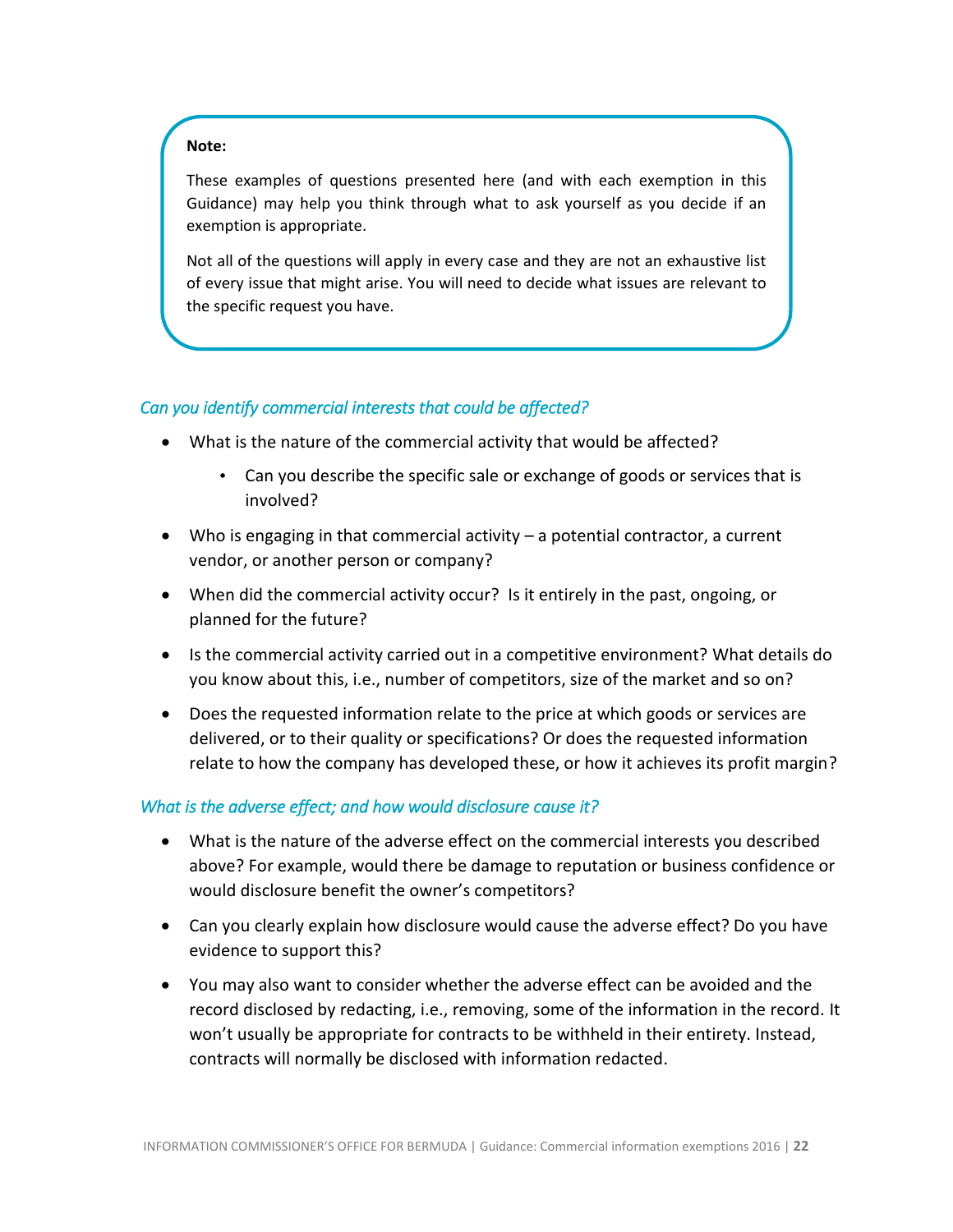• Have you redacted the least amount of information required to protect the commercial interests?

# *What is the likelihood of this occurring?*

- Would this adverse effect occur? Can you show more than a hypothetical assertion? What real, concrete and substantial evidence do you have to support this assertion?
- Or can you show a reasonable expectation that the disclosure of the information could cause an adverse effect to the commercial interests that you have identified?
- What evidence makes the expectation reasonable?
- 79. If you decide that no commercial interests are involved, or that the harm test is not met, then the commercial interests exemption is unavailable.
- 80. If you decide, instead, that the information does involve commercial interests and the harm test is met, the information falls within the commercial information exemption. You must then consider the public interest test to determine whether the information must be disclosed.
- 81. Applying the public interest test in the content of commercial information is discussed below at paragraphs 104-109.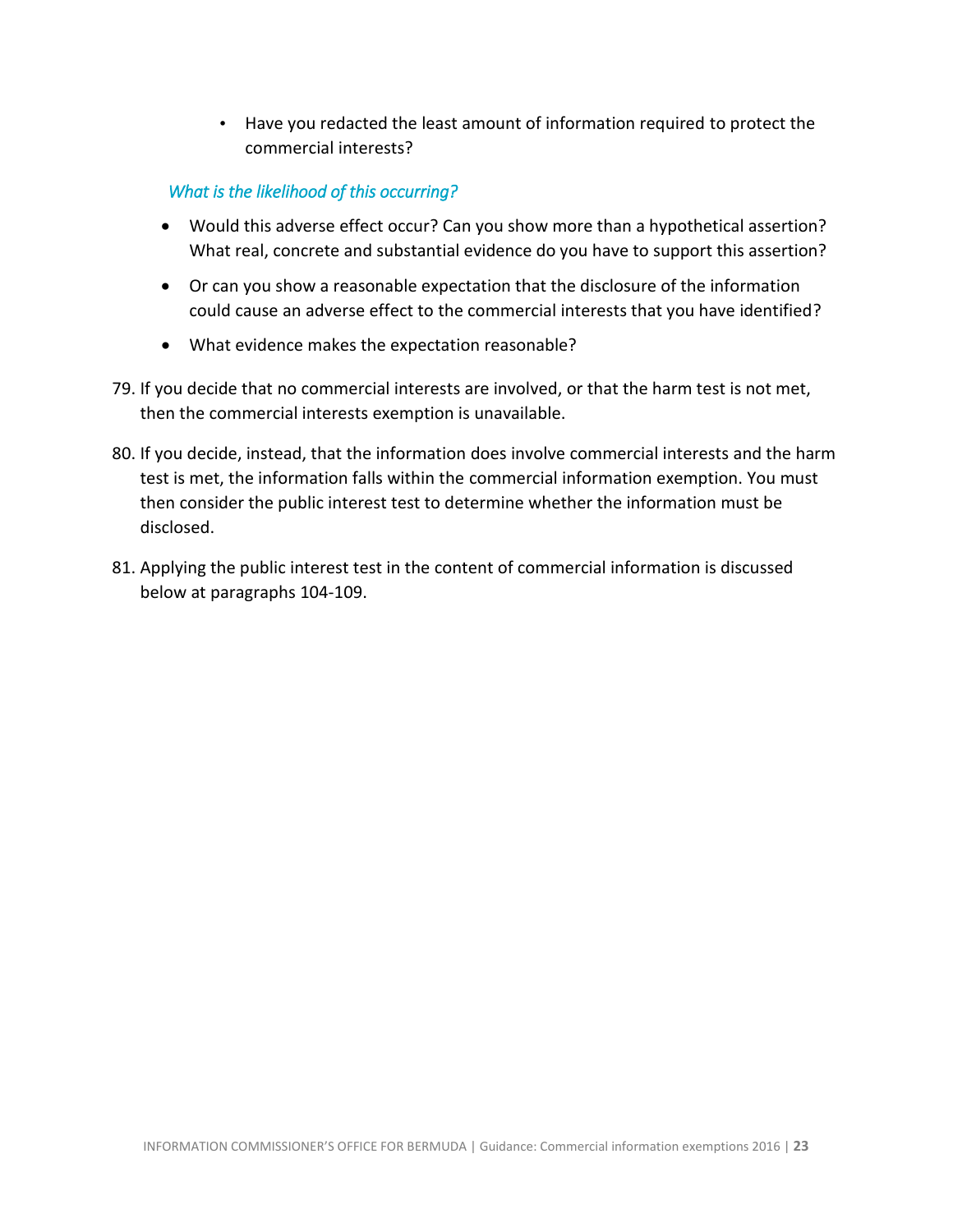# <span id="page-23-0"></span>Contractual or other negotiations  $-$  section 25(1)(d)

- 82. Section 25(1)(d) exempts from the right of access information whose disclosure would prejudice or could reasonably be expected to prejudice the conduct or outcome of **contractual or other negotiations** of any person to whom the information relates, unless disclosure would be in the public interest.
- 83. The Oxford Dictionary of English defines "negotiation" as "discussion aimed at reaching an agreement". It goes on to define the verb "negotiate" as to "obtain or bring about by discussion" or to "try to reach an agreement or compromise by discussion".
- 84. Factors that may be relevant in deciding whether a negotiation exists include whether the person was trying to reach some compromise or some mutual agreement. It may be helpful to consider whether there is:
	- Any proposal for settlement or compromise
	- Any indication of a 'fall back' or alternative position
	- Information created for the purpose of negotiation
	- Any negotiating strategy
	- An opening position with a view to further negotiations
- 85. This exemption would generally apply to ongoing negotiations involving the person to whom the information relates. It prevents negotiations from being prejudiced by the premature or inappropriate release of information.
- 86. If the negotiations are done at the time of the PATI request, though, the requested information must be released to the public unless there is a real and significant risk of prejudice to future negotiations.
- 87. Any claim of prejudice to future negotiations must not be speculative. The farther into the future the potential negotiations are and the more speculative the existence of any future negotiations, the less likely the authority will be able to evidence that prejudice could reasonably be expected to occur.

# <span id="page-23-1"></span>Understanding the harm test for the contractual or other negotiations exemption

88. The standard of harm for the negotiations exemption is that disclosure 'would prejudice or could reasonably be expected to prejudice' the outcome of contractual or other negotiations of any person to whom the information relates. If disclosure is not likely to cause this specific harm then the exemption is not available.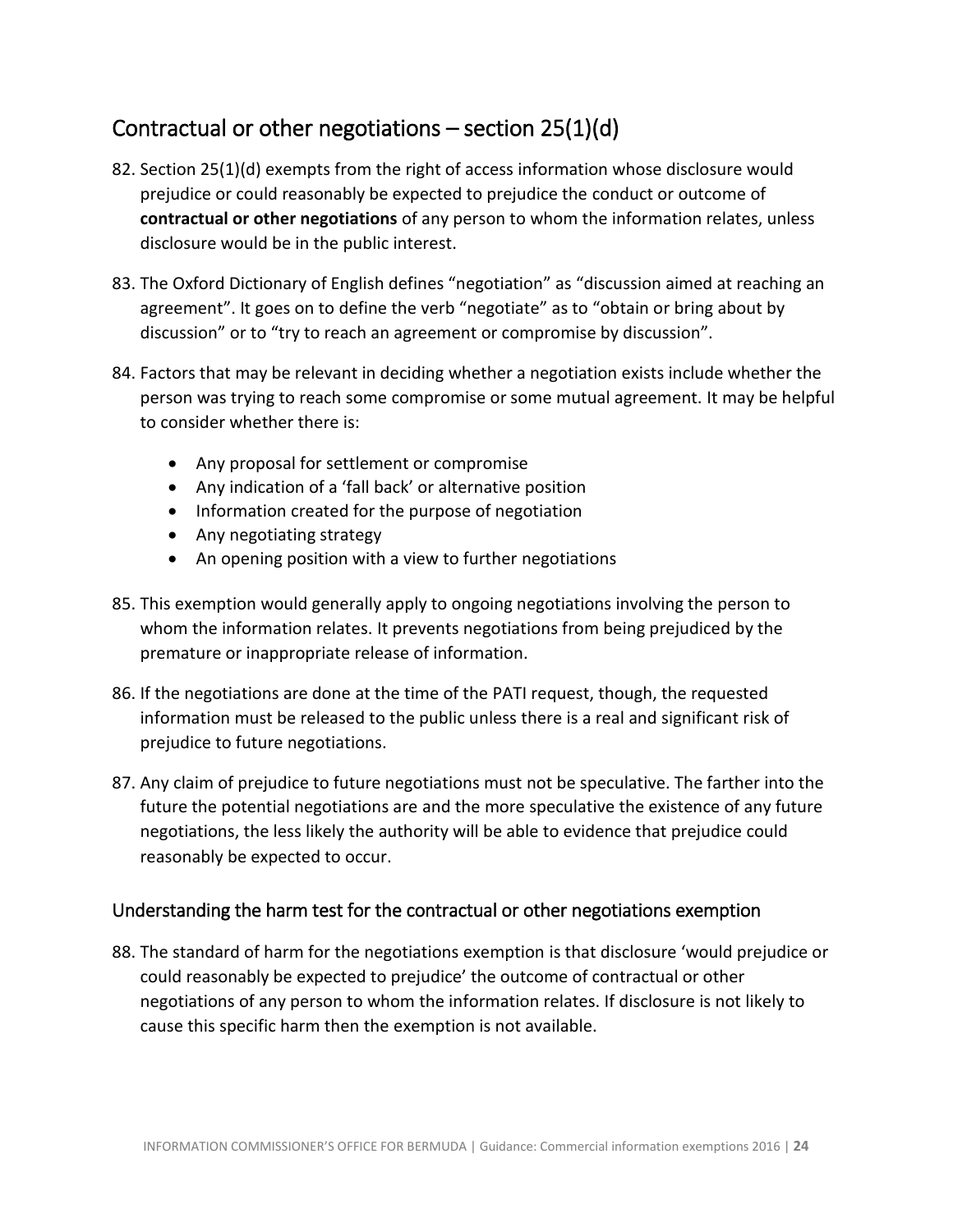89. Working thought the requirements of the harm test is an exercise of judgment. You must evaluate the nature of the identified harm, how that harm would be caused and the likelihood of it occurring. At each step, you should support your conclusion with evidence.

### *Specific harm: prejudice to the outcome of contractual or other negotiations*

- 90. Prejudice is not defined in the PATI Act. It may be helpful to think of it in terms of harm that is actual, real and significant to the outcome of the negotiations. It cannot be a speculative or hypothetical harm.
- 91. Prejudice also implies that the disclosure would not just have some effect, but that the effect would be negative or detrimental in some way.
- 92. You should view the issue from the perspective that the disclosure of the requested records will be to the general public and not simply to the individual requester. This is because the disclosure under the PATI Act may not be made subject to any conditions restricting or governing its use.
- 93. Remember that when responding to a request for records, you are required to consider removing exempt information and disclosing all non-exempt information. This may eliminate any concern about the prejudice claimed.

### *How disclosure can cause that harm*

- 94. You must be able to explain how disclosure will cause the harm; it cannot simply be a remote or hypothetical possibility. This requires explaining how the harm claimed is at least possible. You must describe the possible circumstances, or events, arising from disclosure that can lead to the harm.
- 95. For example, the stage of the negotiations may impact whether you can show that disclosure will cause prejudice to negotiations, as noted above. You will need to explain how in the context of a particular request, disclosure will prejudice the negotiations at issue or future negotiations.
- 96. The negotiating parties' knowledge of the information may also be a consideration. If all of the negotiating parties already know the information, you will need to explain how disclosure to the broader public will cause prejudice to the negotiations.
- 97. The issue that the information relates to may also influence whether or not disclosure will cause prejudice. If it involves a matter that has already been settled in the negotiations, you may consider whether disclosure could re-open negotiations around that issue. Or you may find that disclosure would not impact the settled matter. This will depend on the particular requested information and its context.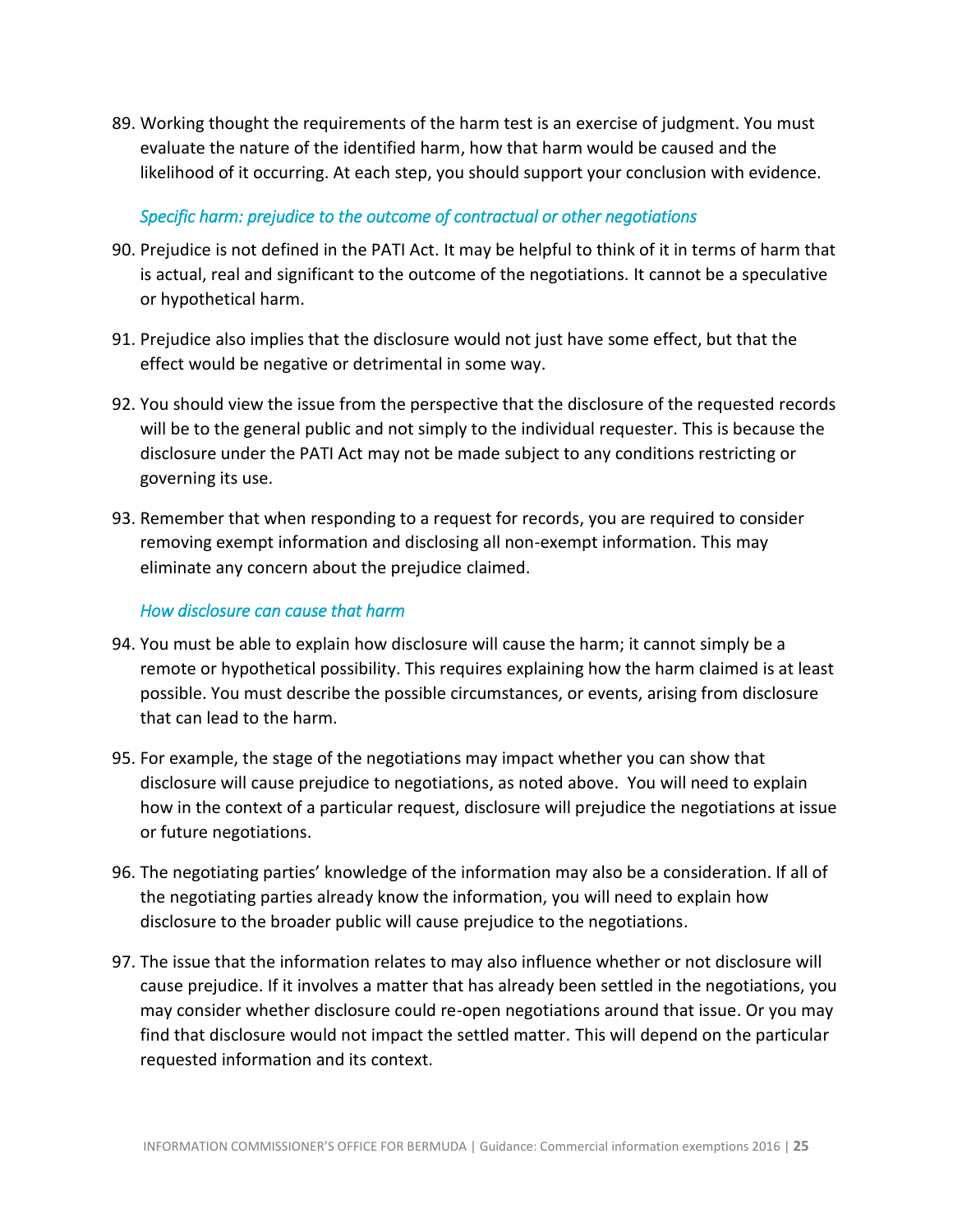#### *Likelihood of the harm occurring*

- 98. The likelihood of the harm to negotiations is the same standard for the commercial value exemption, discussed above in paragraphs 53-54. To apply the negotiations exemption, you must find that disclosure would or could reasonably be expected to prejudice the outcome of contractual or other negotiations.
- 99. Note that, generally, application of this exemption would not be appropriate after the negotiations are complete or a contract is signed. For example, during a tendering process, disclosure may cause harm to negotiations during the selection process, or immediately after, but the likelihood of harm will diminish with time. Usually, the final contract cannot be withheld under the exemption for negotiations.

### <span id="page-25-0"></span>Questions to consider when applying the contractual or other negotiations exemption

100. When deciding if the contractual or other negotiations exemption applies to a requested record (or part of a record), you may also want to consider the following examples of the type of questions that the Information Commissioner may consider during a review.

#### **Note:**

These examples of questions presented here (and with each exemption in this Guidance) may help you think through what to ask yourself as you decide if an exemption is appropriate.

Not all of the questions will apply in every case and they are not an exhaustive list of every issue that might arise. You will need to decide what issues are relevant to the specific request you have.

# *What is the specific nature of the contractual or other negotiations that are the subject of the request?*

- What negotiations would be affected by the disclosure? What is the subject matter of the negotiations?
- Are these negotiations ongoing or have they been concluded?
- If ongoing, at what stage are the negotiations?
- How long have they been going on?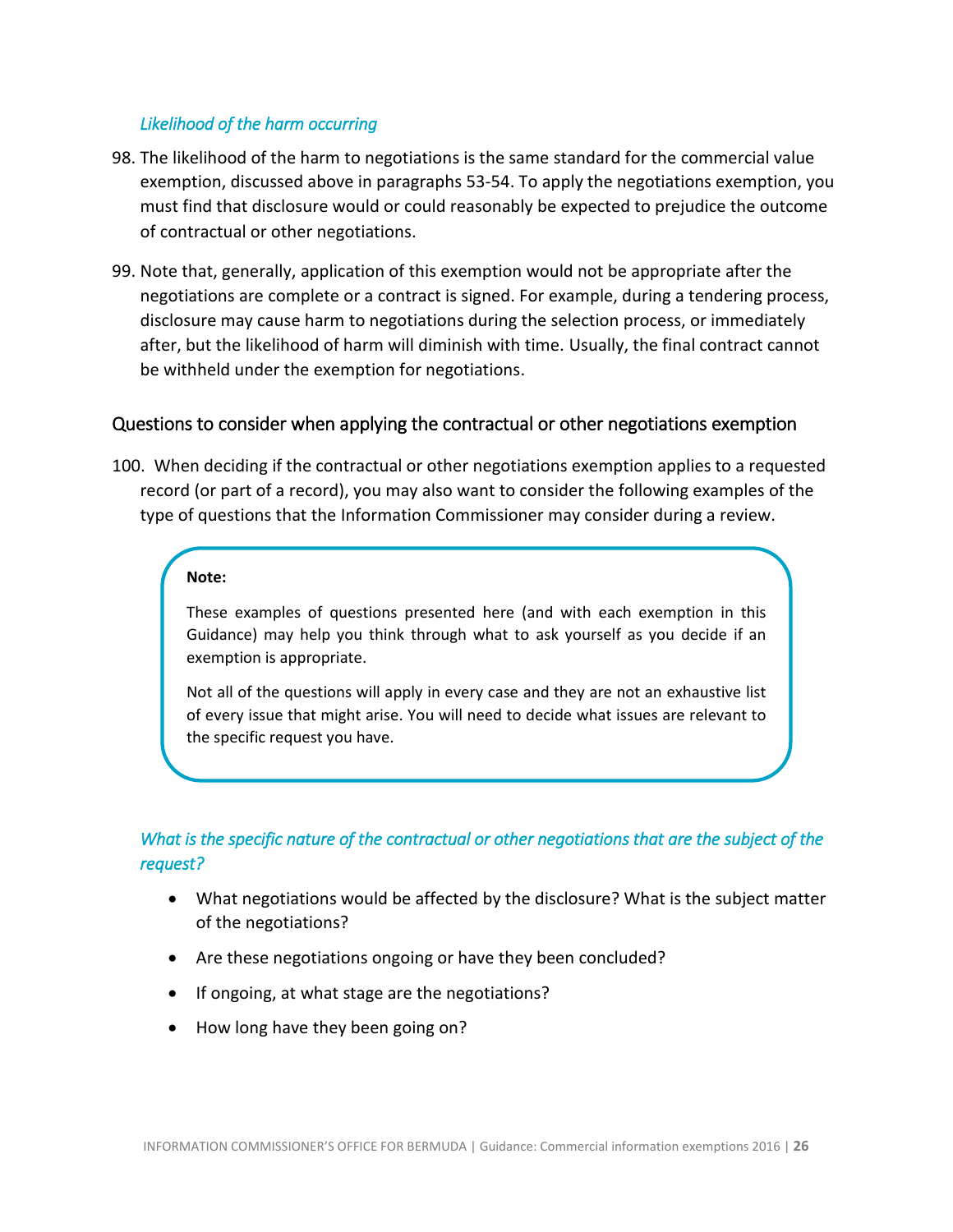# *What would be the prejudice to the negotiations and how would disclosure cause it?*

- How would disclosure specifically prejudice the conduct or outcome of negotiations?
- Does the information relate to an outstanding issue in the negotiations? If so, how would disclosure prejudice the negotiations on this issue?
- Does the information relate to issues already resolved in the negotiations? Would disclosure cause the issues to be reopened? Why?
- Would it otherwise prejudice the negotiations? How?
- Do all of the parties in the negotiations already know the information? How would disclosure to the wider public cause prejudice?
- Is the information already currently known within the industry?
- Is the information reasonably available elsewhere? If so, how would disclosure by the authority prejudice the negotiations?

# *What is the likelihood of this prejudice occurring?*

- Is it likely that disclosure would prejudice the negotiations? If so, what is the evidence for this?
- Is it likely that disclosure could reasonably be expected to prejudice the negotiations? If so, what is the evidence for this?
- Is the requested information current? If not, how old is it?
- Does the information relate to events prior to the negotiations?
	- If so, how could it affect current negotiations and how likely is this to happen?
- Would the prejudice be against the negotiating position of the person to whom the requested information relates? If not, how will it prejudice the negotiations involving the person to whom the information relates? Could this be reasonably expected or is it too remote a possibility?
- Does the other side of the negotiations already have this information, even if it is not available yet to the wider public? Was the disclosure through official channels or is the knowledge based on rumor or unofficial information? If so, how likely is it that disclosure through official channels would cause prejudice?
- Have the other negotiating parties asked for the requested information?
- 101. If you decide that the information does not relate to negotiations, or that the harm test is not met, then the exemption for contracts or other negotiations is unavailable.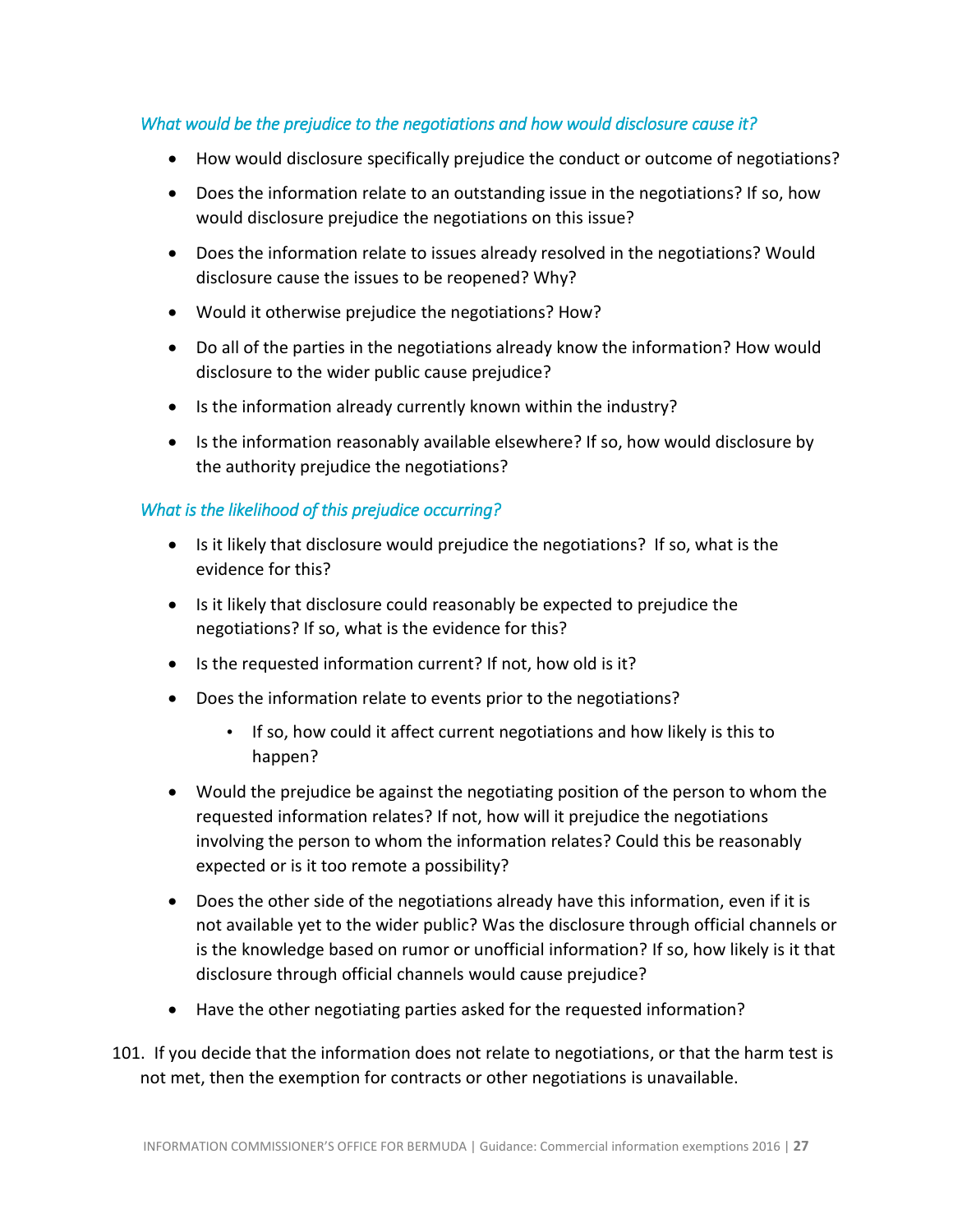- 102. If you decide, instead, that the information does relate to negotiations and the harm test is met, the information falls within the exemption for contracts or other negotiations. You must then consider the public interest test to determine whether the information must be disclosed.
- 103. Applying the public interest test in the context of commercial information is discussed below at paragraphs 104-109.

# <span id="page-27-0"></span>The public interest test: in the commercial information context

104. The public interest test applies to all of the categories of commercial interest exemptions under section 25. This means that even if you find that the exemption applies, you must go on to apply the public interest test to decide whether the record should still be disclosed. The public interest test is set out in section 21 of the PATI Act and regulation 2 of the PATI Regulations.



The public interest is not the same as 'what interests the public'.

- 105. Under the public interest test, the information contained in a record must be released unless the public interest in maintaining the exemption outweighs the public interest in disclosing it. You may refer to our publication, *Guidance: The public interest test (section 21)*, for general help on applying the public interest test and determining where the balance of public interest lies.
- 106. In the context of the commercial interest exemptions, the public interest test will often involve weighing the possible harms caused by disclosure against the likely benefit to the wider public. The public interest factors discussed below are not the only ones to consider, but they are provided to illustrate the approach you may want to consider in the commercial information exemption context:
	- **Accountability for the spending of public money**

Without question, a strong public interest exists in the public scrutiny of how public money is spent. This is equally true whether a public authority is purchasing goods, contracting services, awarding grants to private sector companies, or hiring consultants. Transparency of decisions on how public funds are spent will generate confidence in the integrity of the procedures involved. Transparency will also allow for accountability for failures of integrity in a public spending process. This is particularly relevant at a time when there is public debate around the procedures being used for the spending of public funds and the need for improvements.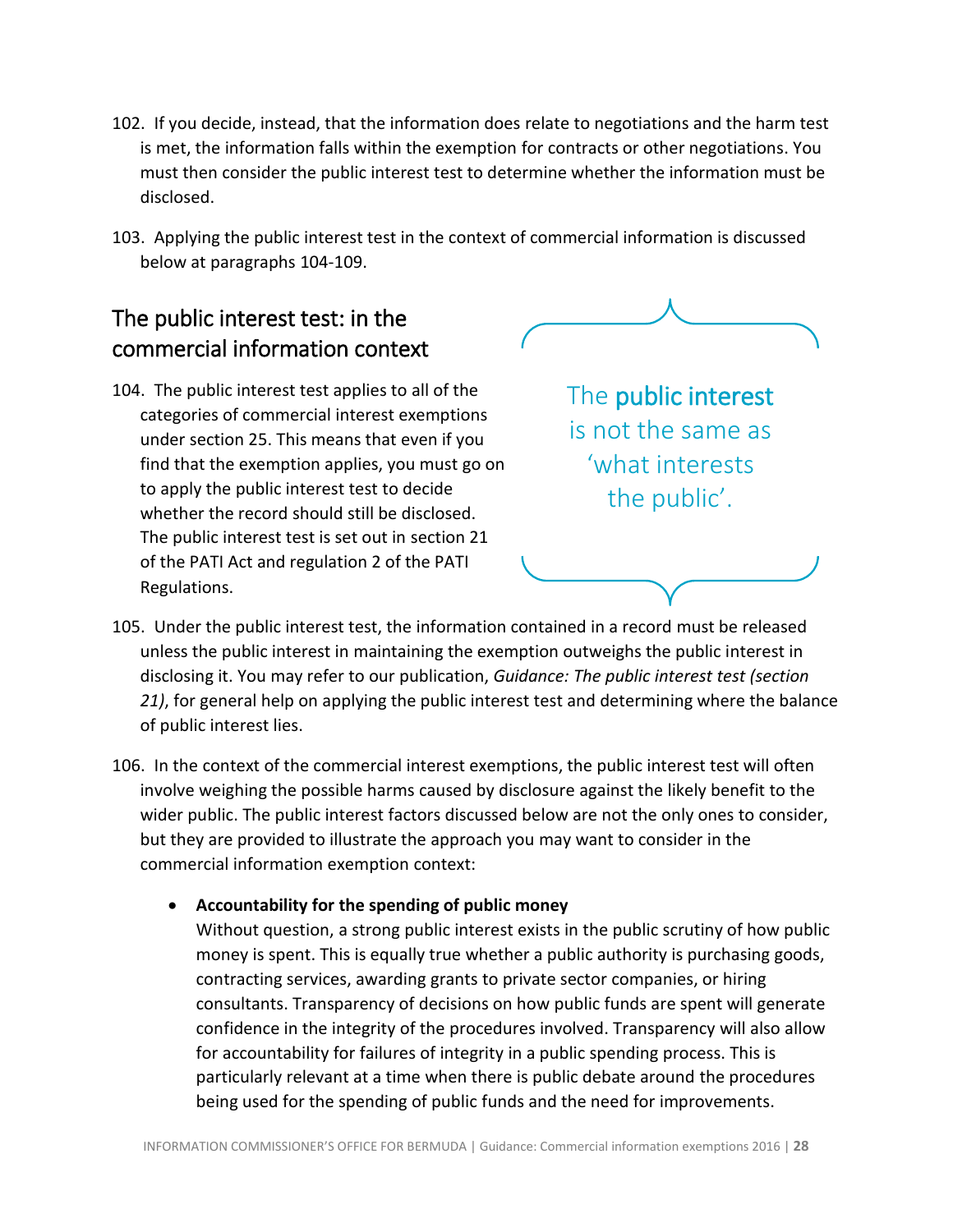When the public authority is purchasing goods or services, the public also has an interest in ensuring that it gets value for money. This may be particularly relevant around public debates over the increasing role private companies have in delivering public services.

#### **Protection of the public**

In its role as a regulator, a public authority may hold information on the quality of products or on the conduct of private companies. There would be strong public interest arguments in allowing access to records which would help protect the public from unsafe products or dubious practices, even though this might involve revealing information that is likely to adversely affect the commercial interests of a company.

#### **Competition issues**

There is a public interest in ensuring that companies are able to compete fairly. There is also a public interest in ensuring that there is competition for public sector contracts. This is particularly relevant at a time when there is public debate about the procedures for spending public money and awarding contracts. In considering the release of information, authorities should therefore take these issues into account.

Public authorities should be wary of accepting arguments that the potential for commercial information to be released would reduce the number of companies willing to do business with public authorities, leading to reduced competition and increased costs. In practice, many companies may be prepared to accept greater public access to information about their business as a cost of doing business with public authorities. And the overall value of public sector contracts is a great incentive to bid for them.

Increasing access to information about the tendering process may in fact encourage more potential suppliers to enter the market. A better understanding of the process, the award criteria and knowledge of how successful bids have been put together, could also lead to improved bids being submitted in the future. This will lead to more competition and potentially decreased costs to the public authority. Indeed, where a contract comes up for renewal, limiting this kind of information may well favour the current contractor and reduce competition.

Increasing access to information about the tendering process may also encourage public authorities to adhere more closely to guidelines and instructions concerning the spending of public money.

107. Often in a commercial context, the timing of the disclosure will be of critical importance for the public interest test. The application of any exemption has to be considered in the circumstances that exist at the time that the request is made. Circumstances will change over time, which may impact the suitability of an exemption.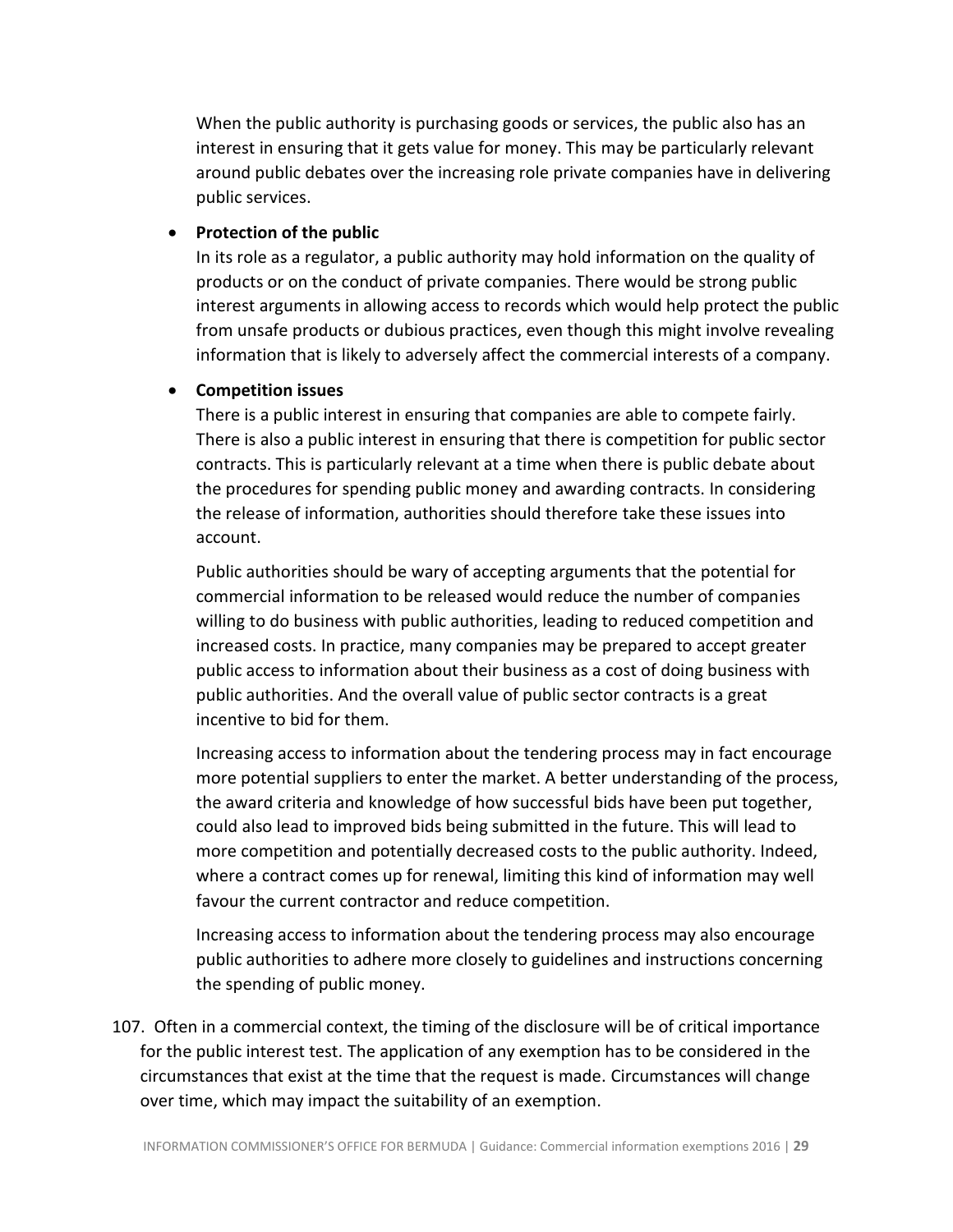- 108. The Information Commissioner encourages you, however, to take a practical approach to the exemptions. This is particularly true when changed circumstances would allow a record withheld in the initial decision to be disclosed on an internal review.
- 109. For example, information submitted during a tendering process is more likely to be commercially sensitive while the tending process is ongoing. This may no longer be true once the contract has been awarded. Information refused at one point in time does not mean that the information can be withheld in the future. Market conditions will change and some information, such as those related to costs, may quickly become out of date. Changing circumstances could strengthen or weaken the public interest arguments in favour of disclosure.

# <span id="page-29-0"></span>Consulting and notifying third parties

- 110. Releasing records that contain commercial information may have negative effects on third parties (individuals or entities other than the requester or public authority).
- 111. Third parties may be involved in the PATI request process at several points, including during informal consultation when you determine whether the harm test is met and through the formal third party notification process set forth in section 39. Each serves a separate purpose. If you use an informal consultation, it is not a substitute for the formal notification process under section 39.

*Informal* third party consultation is not a substitute for *formal*  third party notice under section 39 of the PATI Act.

- 112. Whether contacted through a consultation or third party notification, a third party has no right of veto when it comes to the disclosure of its commercial information. The public authority has the *sole responsibility* for deciding whether or not it is legally obligated under the PATI Act to disclose a record.
- 113. If a public authority ultimately decides to release the record over a third party's objections, the third party notification under section 39 will give the third party a means to challenge that decision through a review by the Information Commissioner.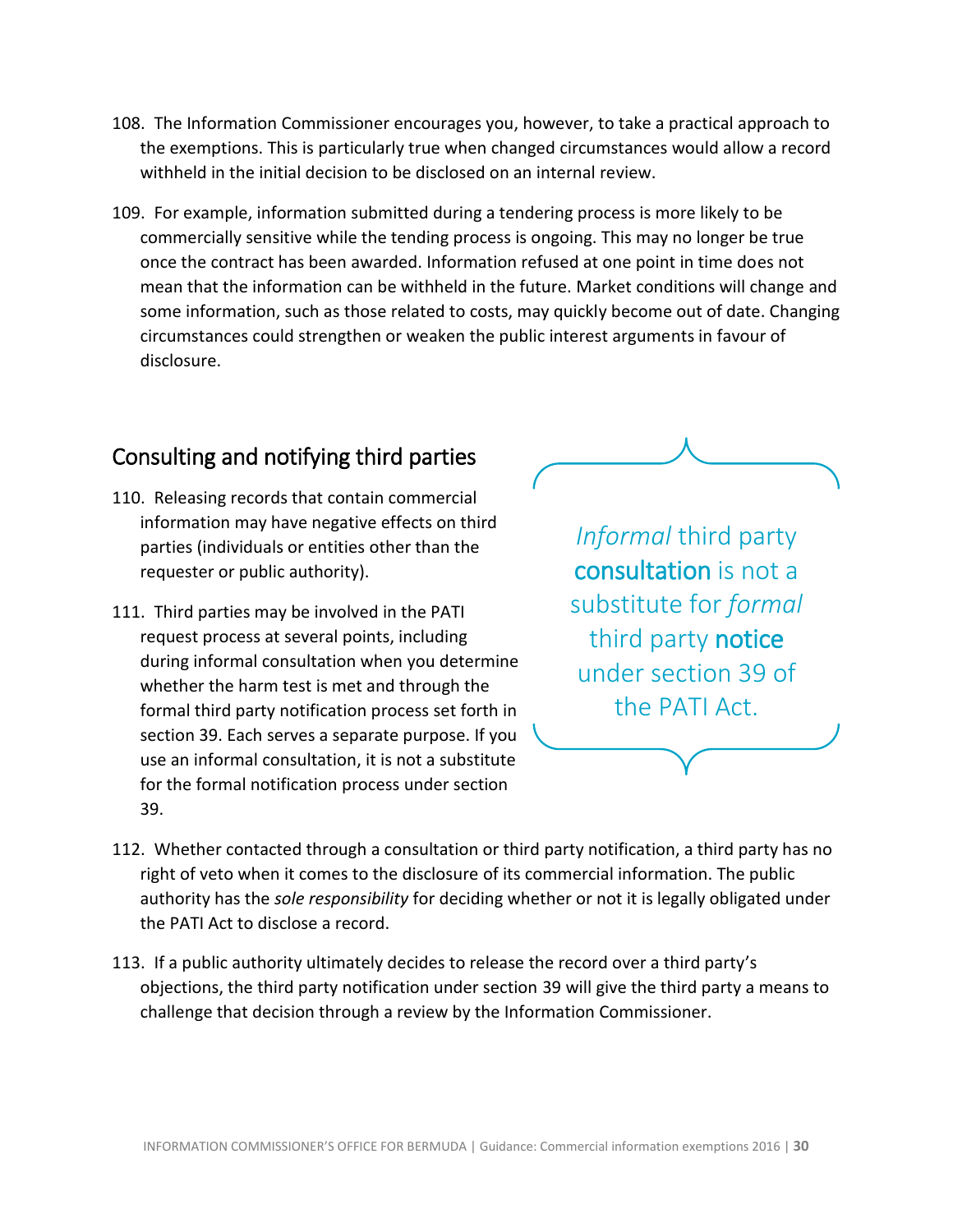#### **Note**:

When consulting with or notifying third parties, take care to keep the requester's identify confidential as required by section 12 of the PATI Act. You may discuss with the owner of the information what records the requester is asking for, but you must not disclose the requester's identity unless it is permitted under section 12.

### <span id="page-30-0"></span>**Consultation**

- 114. In some instances, you will need to consult with the third party who gave the information (or the third party to whom the information relates) to get information and evidence to support the application of the commercial information exemptions. You should not simply speculate in your decision about whether releasing the requested information would cause harm to a third party.
- 115. In other instances, you may already have evidence or knowledge that the disclosure of the information would cause the required harm, based upon your past experience, the procurement process, or the current working relationship with the party.

# <span id="page-30-1"></span>Third party notification – section 39

- 116. Section 39 of the PATI Act requires heads of public authorities to decide whether they have 'reason to believe' that records intended for disclosure 'might contain' commercial information that is exempt under section 25.
- 117. If the head of the authority finds this is the case, then the public authority must give notice under section 39 of the PATI Act to third parties who gave this information to the authority or to whom the information relates.
- 118. The third party notification in section 39 is only required, however, when four criteria are met:
	- The third party was not informed in advance that their information fell within a class of information that would or might be made available to the public (see section  $25(2)(c)$ ; and
	- the third party has not yet consented in writing to disclosure (see section  $25(2)(b)$ ); and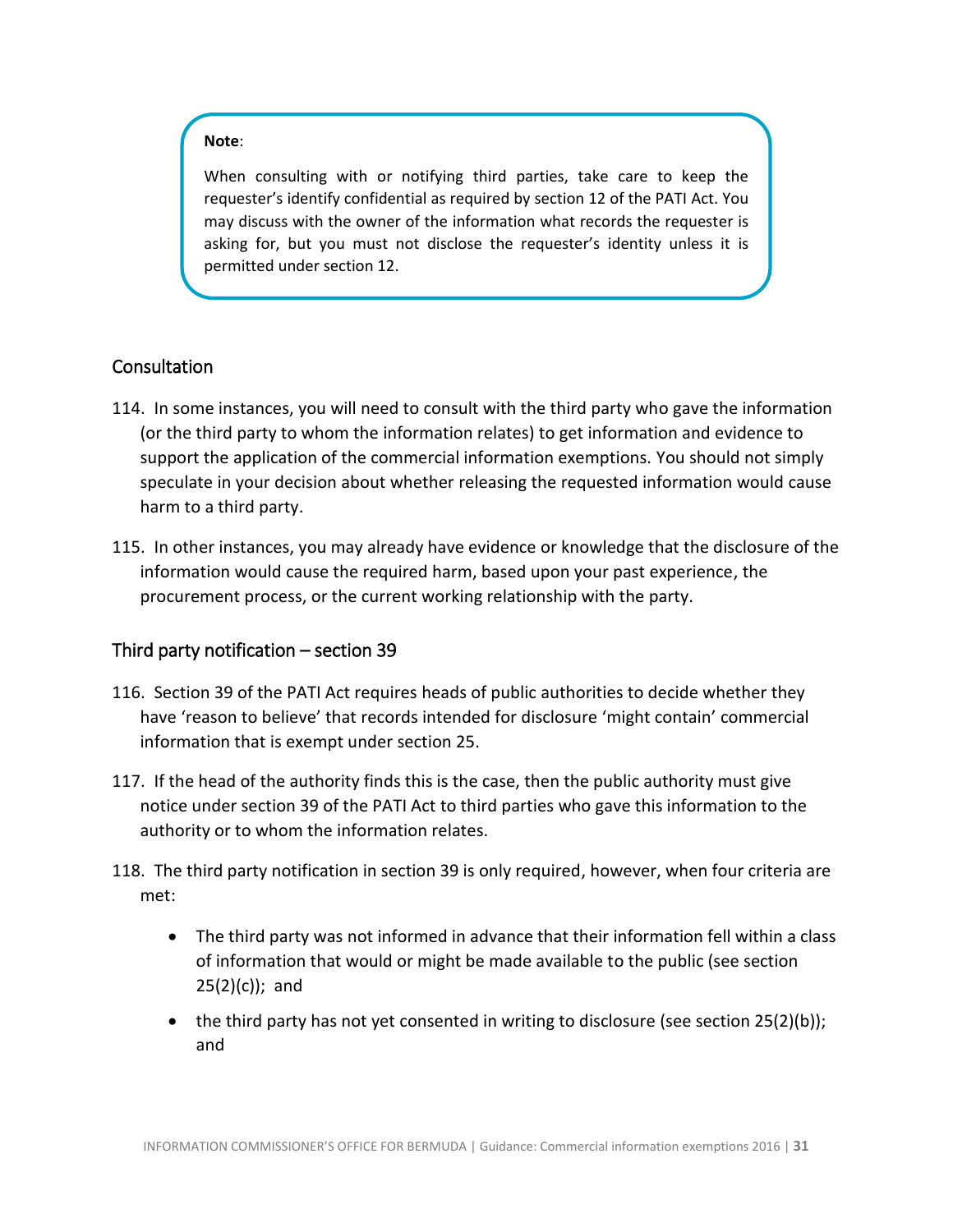- the head of the authority determines that there is reason to believe a disclosure might contain commercial information; and
- the public authority has initially decided that the information should be disclosed.
- 119. For an in-depth discussion of third party notification, please refer to our *Guidance: Notifying third parties (section 39)*.

# <span id="page-31-0"></span>More information

- 120. Appendix 1 lists select resources and cases from other jurisdictions. They are provided for illustration and are not intended to be a statement of the law in Bermuda, or to replicate independent legal advice.
- 121. Appendix 2 cites the exemption as it appears in the Public Access to Information (PATI) Act 2010 at the time of this Guidance's publication. A complete and up-to-date version of the PATI Act is available at [www.bermudalaws.bm.](http://www.bermudalaws.bm/)
- 122. If you need any more information about this Guidance or have an inquiry about any other aspect of the PATI Act, or public access to information generally, please contact us:



Valerie T. Scott Building 60 Reid Street Hamilton, HM12 Bermuda (441) 294-9181 **|** info@ico.bm **|** ww.ico.bm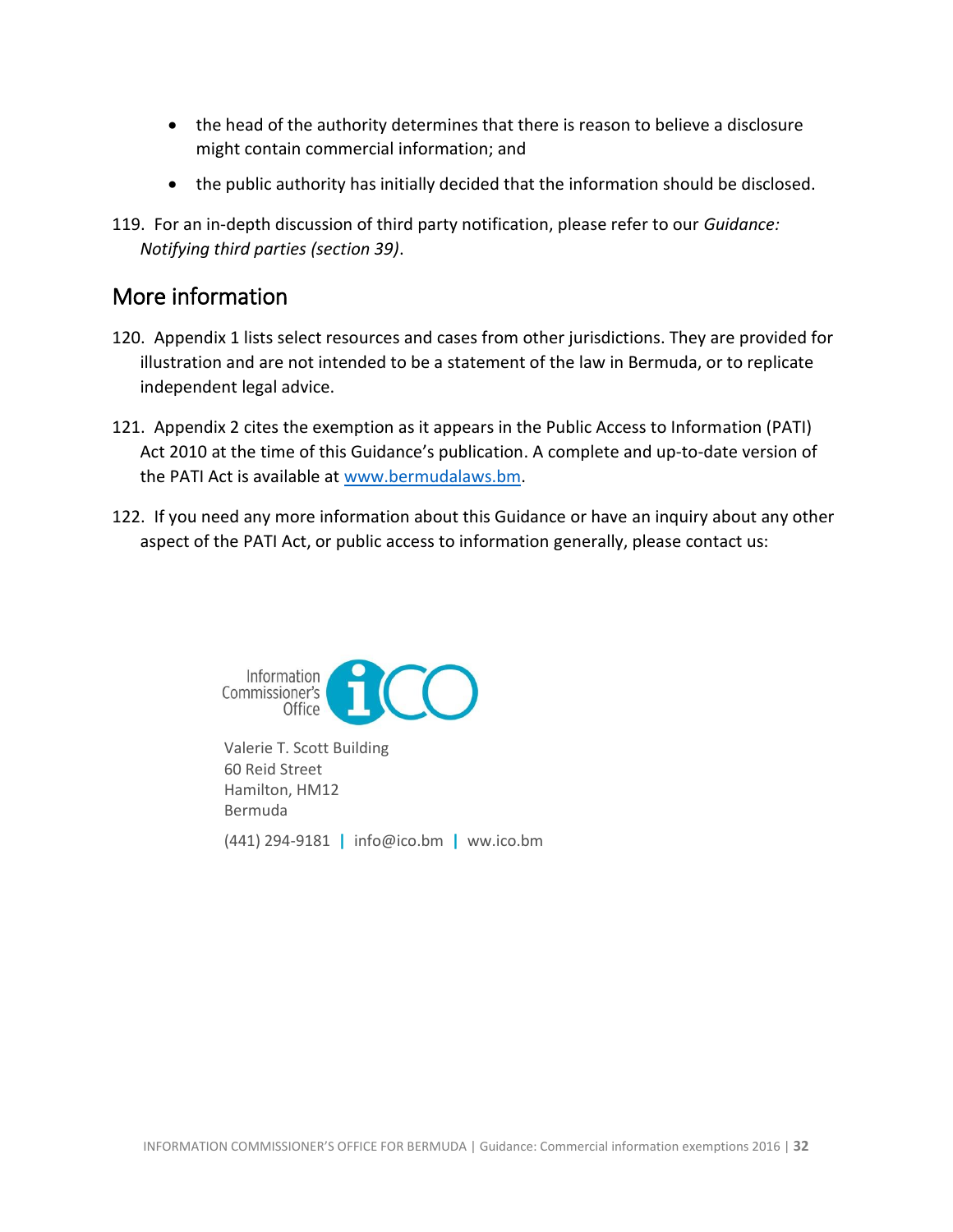<span id="page-32-0"></span>APPENDICES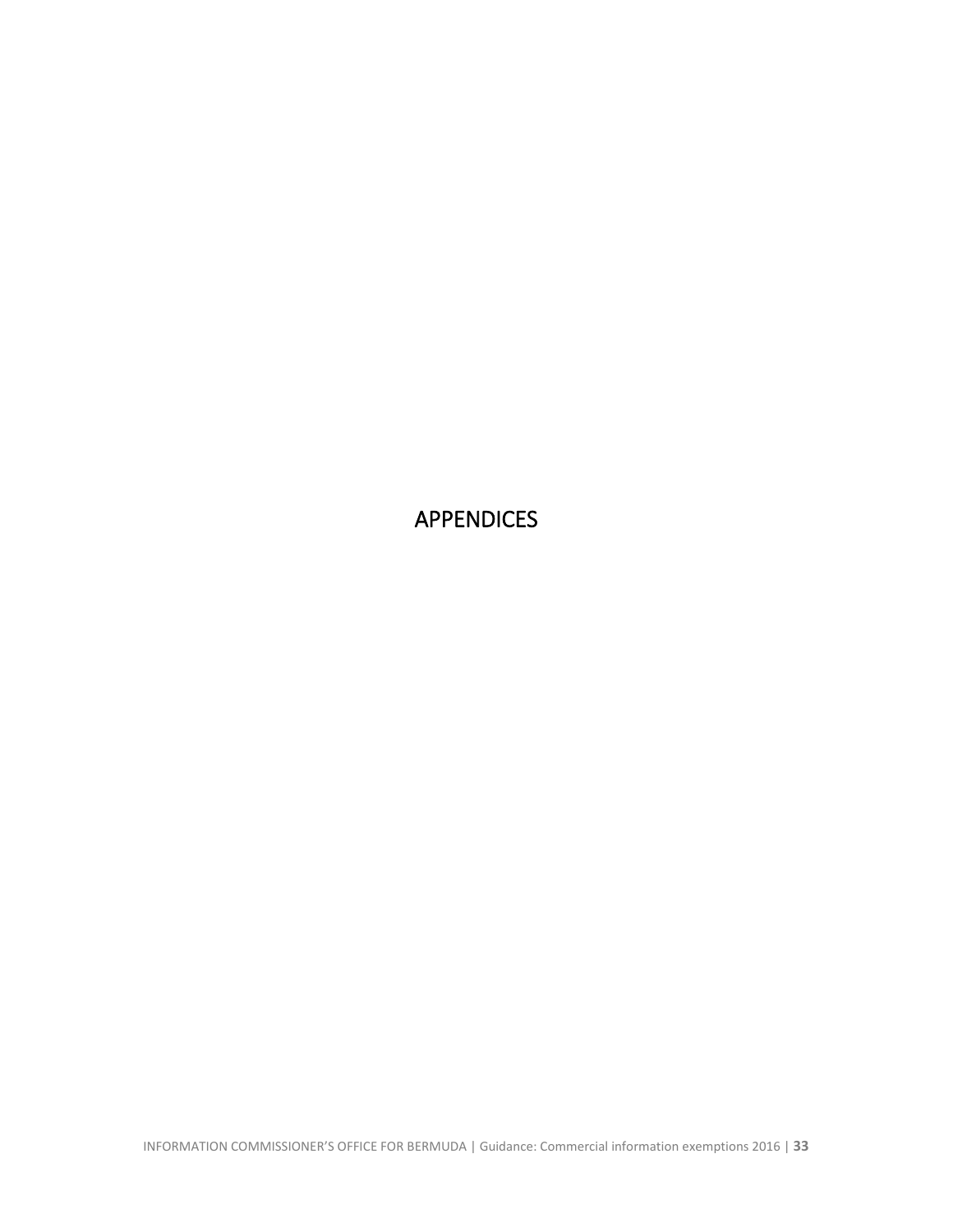#### **Other related ICO Exemption Guidances**

*Information received in confidence (section 26) Personal information (sections 23 and 24) Legal professional privilege (section 35) Disclosure prohibited by other legislation (section 37) The public interest test (section 21) Third party notification (section 39)*

These, and other, Information Commissioner's Guidances are available on our website, [www.ico.bm,](http://www.ico.bm/) as they are published. Hardcopies are available from our office, Valerie T. Scott Building, 60 Reid Street, Hamilton HM 12.

#### **Illustrative decisions from other jurisdictions**

Decisions by Information Commissioners, Information Tribunals and the Courts of other Commonwealth jurisdictions are not binding in Bermuda (although some may be viewed as persuasive). There are also differences between the PATI Act and the freedom of information laws in other countries. As a result, the decisions summarised below are not directly applicable here, but provide an illustration of how public access to information laws—and exemptions in particular—operate.

| <b>Reference</b>     | <b>Parties</b>                                                  | <b>Citation</b>                                          | <b>Summary</b>                                                                                                                                                                                                                                                                                                                                                                                                                                    |
|----------------------|-----------------------------------------------------------------|----------------------------------------------------------|---------------------------------------------------------------------------------------------------------------------------------------------------------------------------------------------------------------------------------------------------------------------------------------------------------------------------------------------------------------------------------------------------------------------------------------------------|
| <b>Trade secrets</b> | Lansing Linde v<br>Kerr                                         | [1991] 1 WLR 251<br>Court of Appeal<br>(England & Wales) | The Court of Appeal set out a legal test for<br>trade secrets:<br>Information used in trade or business;<br>Limited dissemination or publication<br>by owner; and<br>Disclosure would cause real or<br>significant harm to the owner.                                                                                                                                                                                                             |
|                      | Department of<br>Health v<br><b>Information</b><br>Commissioner | EA/2008/0018 (UK<br>Information Tribunal)                | The Information Tribunal applied the test for<br>trade secrets from Kerr [above]. The<br>Information Tribunal decided that the highest<br>level of secrecy must be associated with the<br>information for it to qualify under a trade<br>secret exemption. If it would not be difficult<br>for competitors to discover some of the<br>information, the information should be<br>considered under the 'commercial interests'<br>exemption instead. |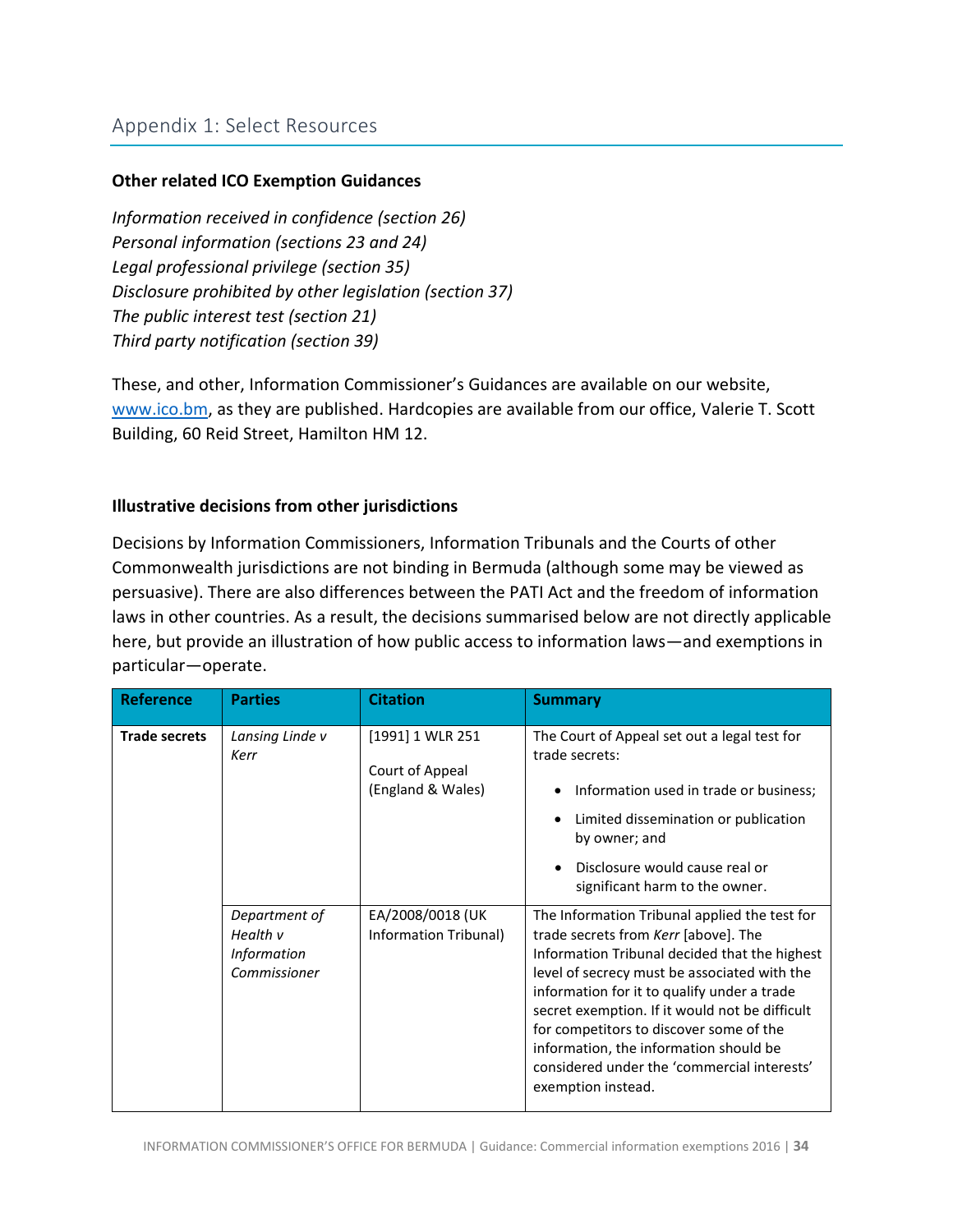|                            | Streetwork UK and<br>Glasgow City<br>Council                                                                                                                             | Decision 104/2008<br>(Scottish Information<br>Commissioner)                | The Information Commissioner found that a<br>proposal document forming part of a<br>successful tender package did not contain<br>trade secret information after the contract<br>had been awarded because the nature and<br>design of the service delivery could be<br>observed. There was nothing secret about it<br>after the contract was implemented.                                                                                                                                                                                                                                                             |
|----------------------------|--------------------------------------------------------------------------------------------------------------------------------------------------------------------------|----------------------------------------------------------------------------|----------------------------------------------------------------------------------------------------------------------------------------------------------------------------------------------------------------------------------------------------------------------------------------------------------------------------------------------------------------------------------------------------------------------------------------------------------------------------------------------------------------------------------------------------------------------------------------------------------------------|
| <b>Commercial</b><br>value | Cannon v<br><b>Australian Quality</b><br><b>Egg Farms Limited</b>                                                                                                        | (1994) 1 QAR 491<br>(Queensland, Australia<br>Information<br>Commissioner) | The Information Commissioner outlined two<br>meanings of commercial value:<br>Information is valuable for the purpose<br>٠<br>of carrying on the commercial activity<br>(essential to overall profit or one-off<br>transaction).<br>Information has commercial value if an<br>arm's-length buyer is willing to pay for<br>the information.                                                                                                                                                                                                                                                                           |
|                            | <b>Boully</b> and<br>Department of<br><b>Natural Resources;</b><br>Stevenson<br>Financial<br><b>Corporation Pty</b><br>Ltd (Third Party);<br>Stevenson (Fourth<br>Party) | (1998) 4 QAR 236<br>(Queensland, Australia<br>Information<br>Commissioner) | The Information Commissioner applied<br>Cannon [above] to find that site specific<br>'hazard assessment' reports did not have<br>commercial value to the business owner<br>because his business activities continued<br>regardless of the reports' approval or<br>disapproval of the proposal involved and<br>because, as site-specific reports, they were<br>not valuable to an arms' length buyer.<br>Further, the reports had been made public by<br>the third party in prior Land Court hearings.                                                                                                                |
|                            | Dalrymple Shire<br>Council and<br>Department of<br><b>Main Roads</b>                                                                                                     | (1998) 4 QAR 474<br>(Queensland, Australia<br>Information<br>Commissioner) | The Information Commissioner applied<br>Cannon [above] to find that unit price rates<br>tendered by a bidder did not have<br>'commercial value' because the tender<br>pricing for a contract that has already been<br>awarded does not have continuing value to<br>the conduct of an ongoing business<br>operation.<br>It also does not have ongoing value to the<br>bidder's submissions for future tenders. The<br>bidder's pricing in a future tender will not be<br>determined by reference to this tender<br>pricing, but will instead require the bidder to<br>look at its actual price achieved for this job. |
|                            | <b>National Pensions</b><br>Office                                                                                                                                       | Decision Hearing No.<br>23-00512 (2012)<br>(Cayman Islands<br>Information  | The Information Commissioner found that<br>redacted information from audited financial<br>statements of a national pension plan<br>(containing details of securities held and<br>liquidity strategy) were exempt from                                                                                                                                                                                                                                                                                                                                                                                                |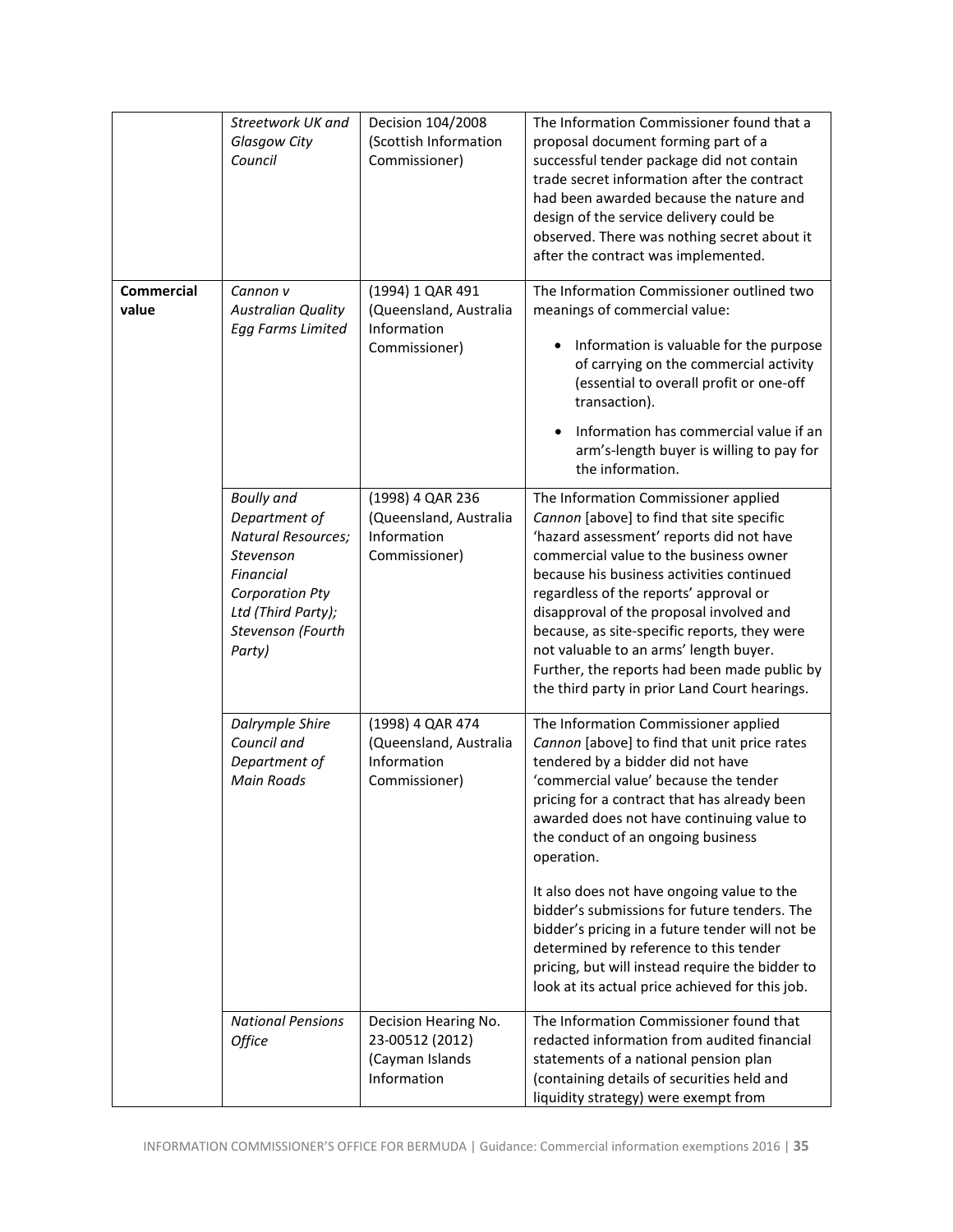|                                |                                          | Commissioner)                                                          | disclosure because the information had<br>commercial value. Its disclosure would<br>reasonably be expected to destroy or<br>diminish its commercial value because it<br>would negatively impact the plans'<br>competitive advantage and result in the<br>transfer of pension plans to competitors.<br>No public interest in accountability or service<br>improvement would be achieved by<br>disclosure because the auditor's opinions,<br>the majority of the information in the<br>audited financial statements, the<br>correspondence from the auditors identifying<br>breaches of regulations and a complaints<br>investigation report were already disclosed.                                                                                                                                                                                                                                                                                                                                                           |
|--------------------------------|------------------------------------------|------------------------------------------------------------------------|------------------------------------------------------------------------------------------------------------------------------------------------------------------------------------------------------------------------------------------------------------------------------------------------------------------------------------------------------------------------------------------------------------------------------------------------------------------------------------------------------------------------------------------------------------------------------------------------------------------------------------------------------------------------------------------------------------------------------------------------------------------------------------------------------------------------------------------------------------------------------------------------------------------------------------------------------------------------------------------------------------------------------|
| <b>Commercial</b><br>interests | <b>Royal Parks</b>                       | Decision Ref.<br>FS50574706 (2015)<br>(UK Information<br>Commissioner) | The Information Commissioner found that<br>the percentage from sales of Christmas trees<br>paid to a public authority by a business<br>operating on public authority property<br>related to a "commercial interest" but<br>concluded that disclosure would not be<br>"likely to prejudice" these interests. The<br>records were ordered disclosed.<br>The asserted harms to commercial interest<br>were too remote. The percentage of sales<br>given to the public authority would not allow<br>competitors to extrapolate details about the<br>contract or the business's profit margin.<br>Additional information, such as the wholesale<br>cost of trees, wages, insurance and liability<br>costs, etc., remained private.<br>The Information Commissioner also noted<br>that the contract between the public<br>authority and the business made reference to<br>the Freedom of Information Act. A strong<br>public interest exists in a public authority's<br>openness about money it receives from<br>public donations. |
|                                | <b>Brighton and Hove</b><br>City Council | Decision Ref.<br>FS50588962 (2015)<br>(UK Information<br>Commissioner) | The Information Commissioner decided that<br>information related to contracts for bus<br>shelter advertising with the City Council<br>involved commercial interests. The disclosure<br>of the information, however, would not be<br>"likely to prejudice" these interests and<br>disclosure was ordered.<br>The commercial sensitivity of the information<br>diminished over time. The Information                                                                                                                                                                                                                                                                                                                                                                                                                                                                                                                                                                                                                           |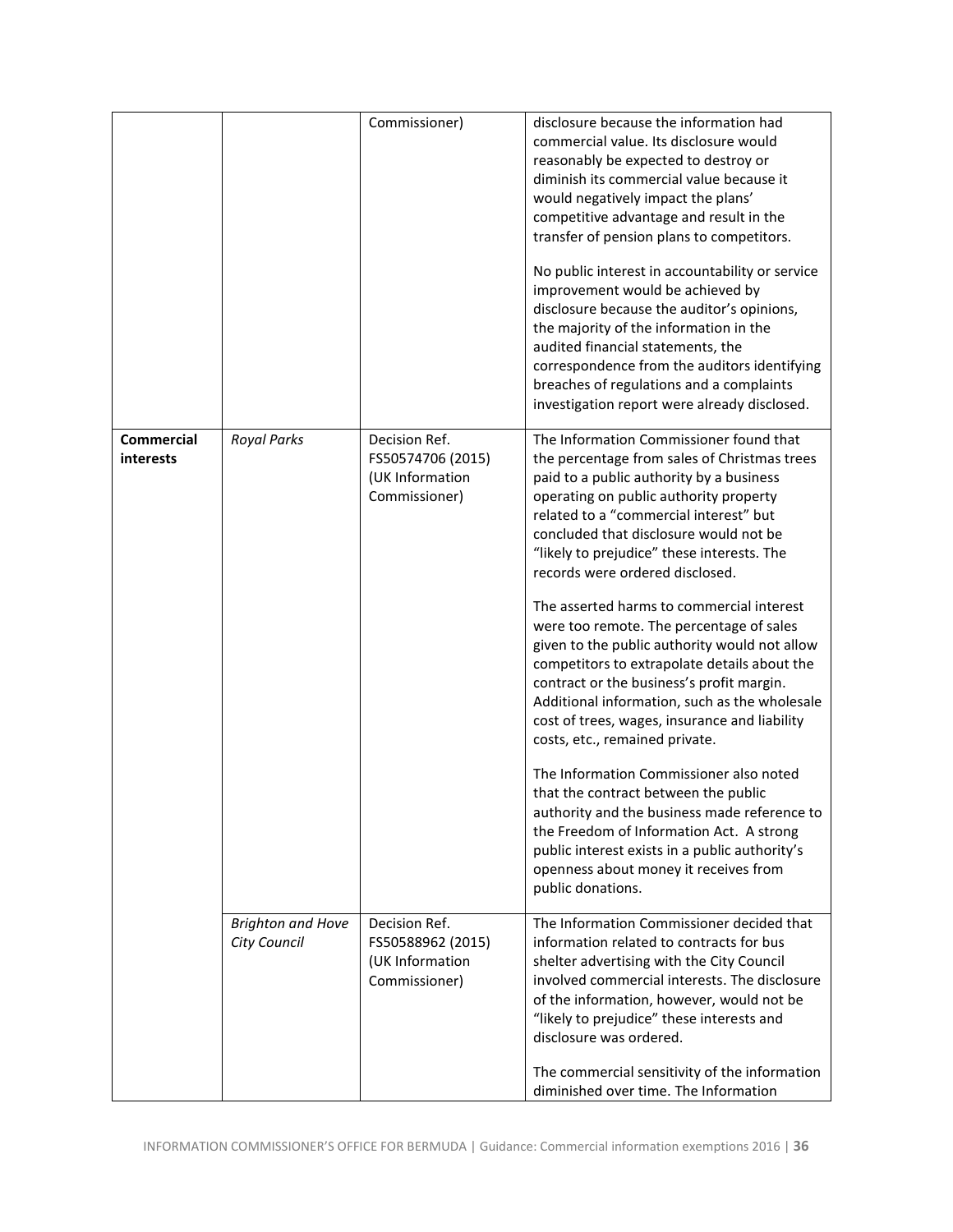|                                    |                                                                                      | Commissioner found that it was unlikely that<br>the 17-year-old information would affect the<br>outcome of a future tender process and<br>prejudice the commercial interests at stake.<br>Also, the Information Commissioner rejected<br>the argument that that disclosure would be<br>likely to prejudice the City Council's ability to<br>achieve best value, because healthy<br>competition in the bidding process would |
|------------------------------------|--------------------------------------------------------------------------------------|-----------------------------------------------------------------------------------------------------------------------------------------------------------------------------------------------------------------------------------------------------------------------------------------------------------------------------------------------------------------------------------------------------------------------------|
| Ministry of                        | Decision Hearing 29-                                                                 | likely encourage best value.<br>The Commissioner ordered full access to                                                                                                                                                                                                                                                                                                                                                     |
| Tourism and<br>Development         | 02312 (2013) (Cayman<br><b>Islands Information</b><br>Commissioner)                  | records related to expenditures for<br>Department of Tourism funded events. The<br>Information Commissioner found that:                                                                                                                                                                                                                                                                                                     |
|                                    |                                                                                      | Per-diem amounts paid by the public<br>authority for a publicly funded event<br>are not "commercial interests" and<br>should be based on a set policy and be<br>a matter of public knowledge;                                                                                                                                                                                                                               |
|                                    |                                                                                      | Disclosure of the amount of a<br>discounted or reduced performance<br>fee for the public authority would not<br>cause any harm to any commercial<br>interests of the public authority or<br>performer; and                                                                                                                                                                                                                  |
|                                    |                                                                                      | Disclosing the names of performers at<br>a past public event could not cause<br>harm to commercial interests of the<br>authority or the performer.                                                                                                                                                                                                                                                                          |
| <b>National Pensions</b><br>Office | Decision Hearing 16-<br>00811 (2011) (Cayman<br>Islands Information<br>Commissioner) | The Information Commissioner ordered<br>disclosure of audited accounts of certain<br>pension plans and related correspondence.<br>The Information Commissioner concluded<br>that:                                                                                                                                                                                                                                           |
|                                    |                                                                                      | Even where commercial interests did<br>exist, an individual or group of<br>prescribed persons could access the<br>audited accounts and share the<br>information and this diminished the<br>argument that withholding the records<br>was necessary to protect commercial<br>interests; and                                                                                                                                   |
|                                    |                                                                                      | Disclosure of historical records for<br>pension funds that no longer existed<br>would not affect the competitiveness<br>or investment returns of existing<br>funds.                                                                                                                                                                                                                                                         |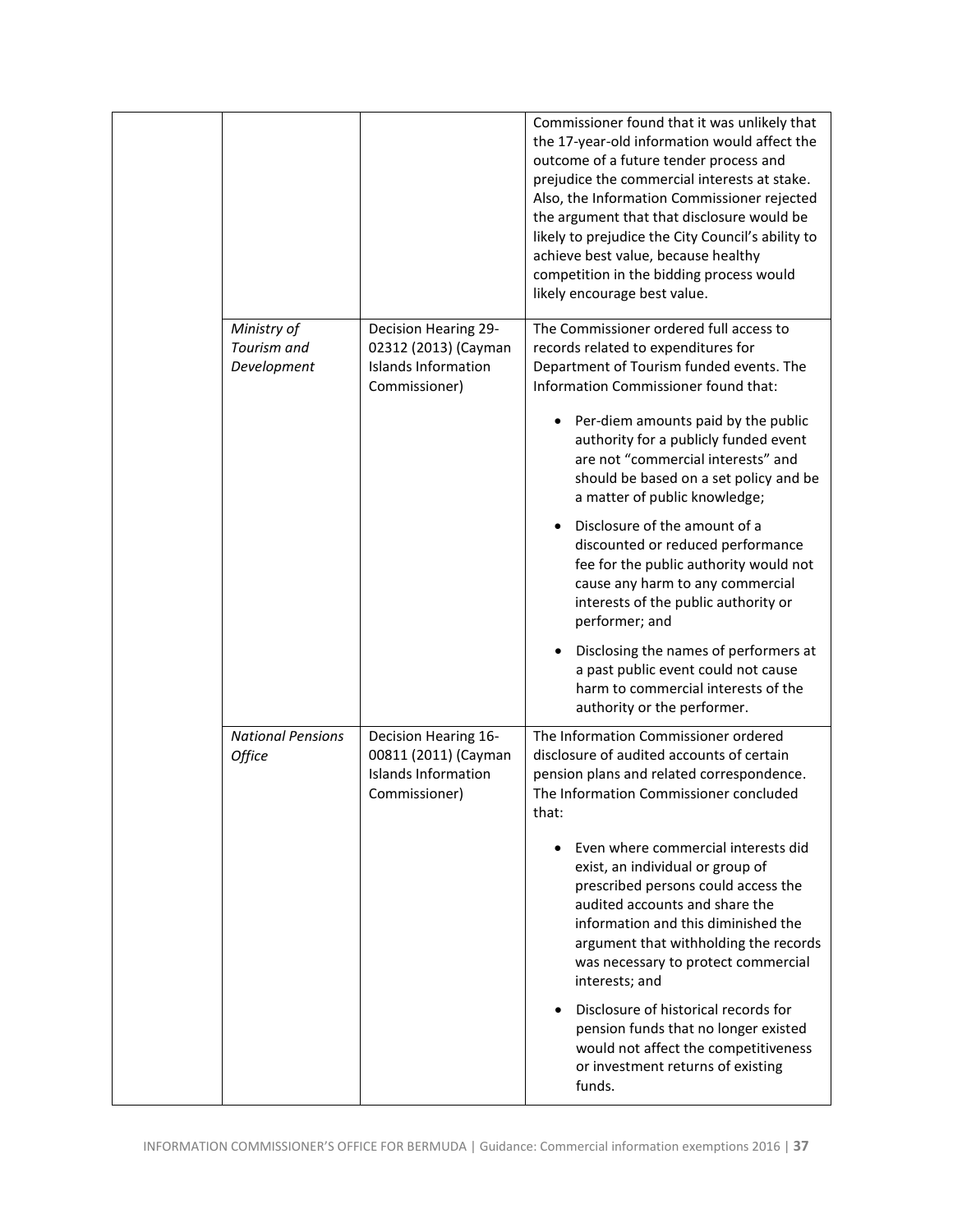| <b>Contractual or</b><br>other<br>negotiations | Company AB and<br>Limerick County<br>Council                                         | Case No. 080240<br>(2009) (Irish<br>Information<br>Commissioner) | The Information Commissioner considered<br>whether disclosing records about a site<br>investigation contract "could" prejudice the<br>conduct or outcome of contractual<br>negotiations. The Information Commissioner<br>accepted that the exemption could apply to<br>the records, but concluded that it was in the<br>public interest to grant access. The<br>Information Commissioner engaged in a<br>lengthy discussion of multiple public interest<br>factors related to public spending and<br>accountability. |
|------------------------------------------------|--------------------------------------------------------------------------------------|------------------------------------------------------------------|----------------------------------------------------------------------------------------------------------------------------------------------------------------------------------------------------------------------------------------------------------------------------------------------------------------------------------------------------------------------------------------------------------------------------------------------------------------------------------------------------------------------|
|                                                | Mr X on behalf of<br>ABC and the<br>Department of<br>Agriculture, Food<br>and Marine | Case No. 120049<br>(2012) (Irish<br>Information<br>Commissioner) | The Information Commissioner upheld the<br>decision to withhold records related to<br>details of a company's current and<br>preferential pricing strategy because of the<br>potential to prejudice the outcome of an<br>"imminent tender competition" for a similar<br>contract.                                                                                                                                                                                                                                     |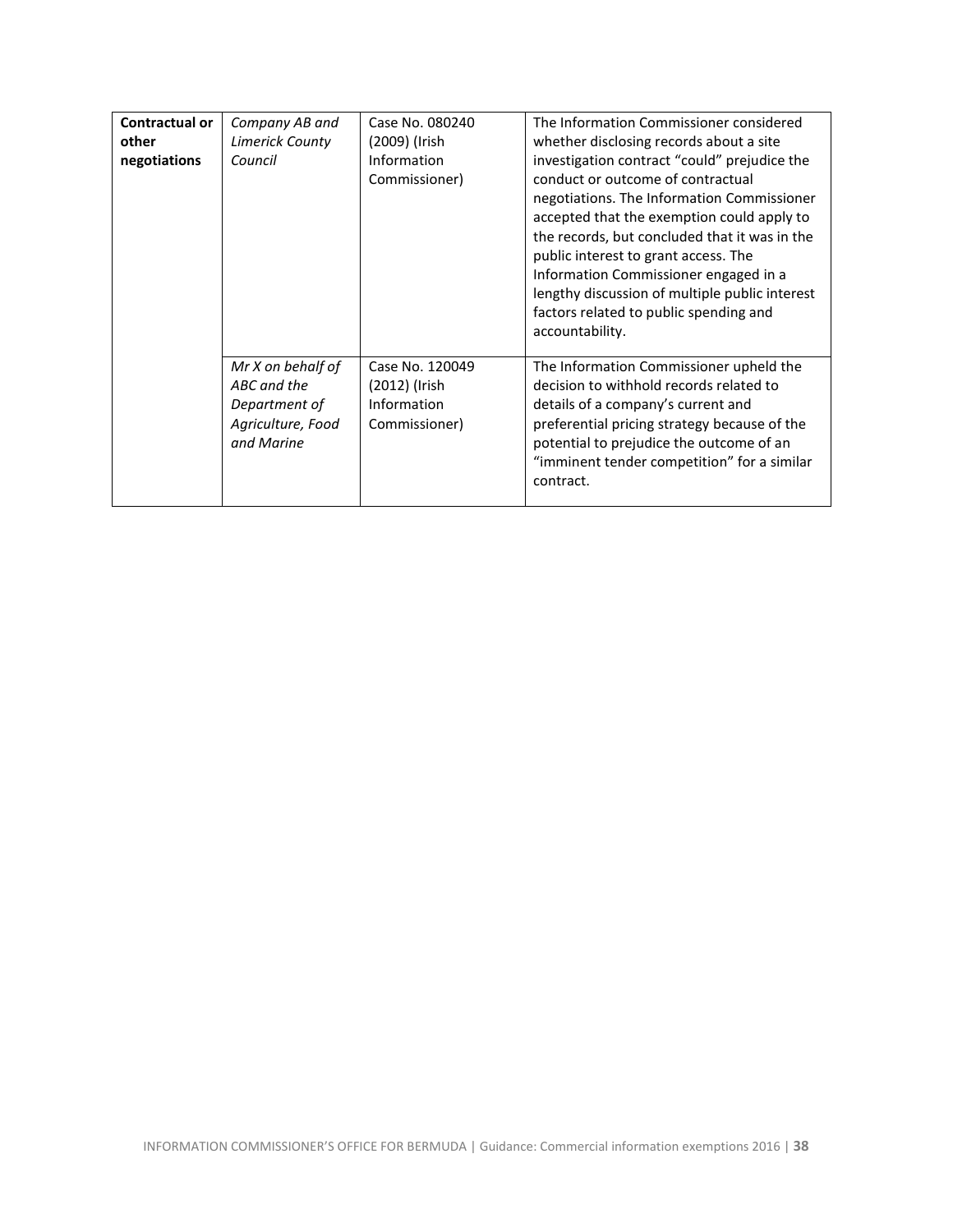# Appendix 2: The exemptions

#### **Commercial information – section 25**

- 25 (1) Subject to subsections (2) and (3), a record that consists of the following information is exempt from disclosure—
	- (a) trade secrets of any person;
	- (b) information, the commercial value of which would be, or could reasonably be expected to be, destroyed or diminished by disclosure;
	- (c) information, the disclosure of which would have, or could reasonably be expected to have, an adverse effect on the commercial interests of any person to whom the information relates; or
	- (d) information, the disclosure of which would prejudice, or could reasonably be expected to prejudice, the conduct or outcome of contractual or other negotiations of any person to whom the information relates.
	- (2) Subsection (1) does not apply if—
		- (a) the information concerned relates to the requester;
		- (b) the person to whom the information relates consents in writing to its disclosure; or
		- (c) the information was given to the public authority concerned by the person to whom it relates and the person was informed on behalf of the authority, before the information was given, that the information belonged to a class of information that would or might be made available to the general public.
	- (3) A record shall be disclosed if disclosure of it is in the public interest.